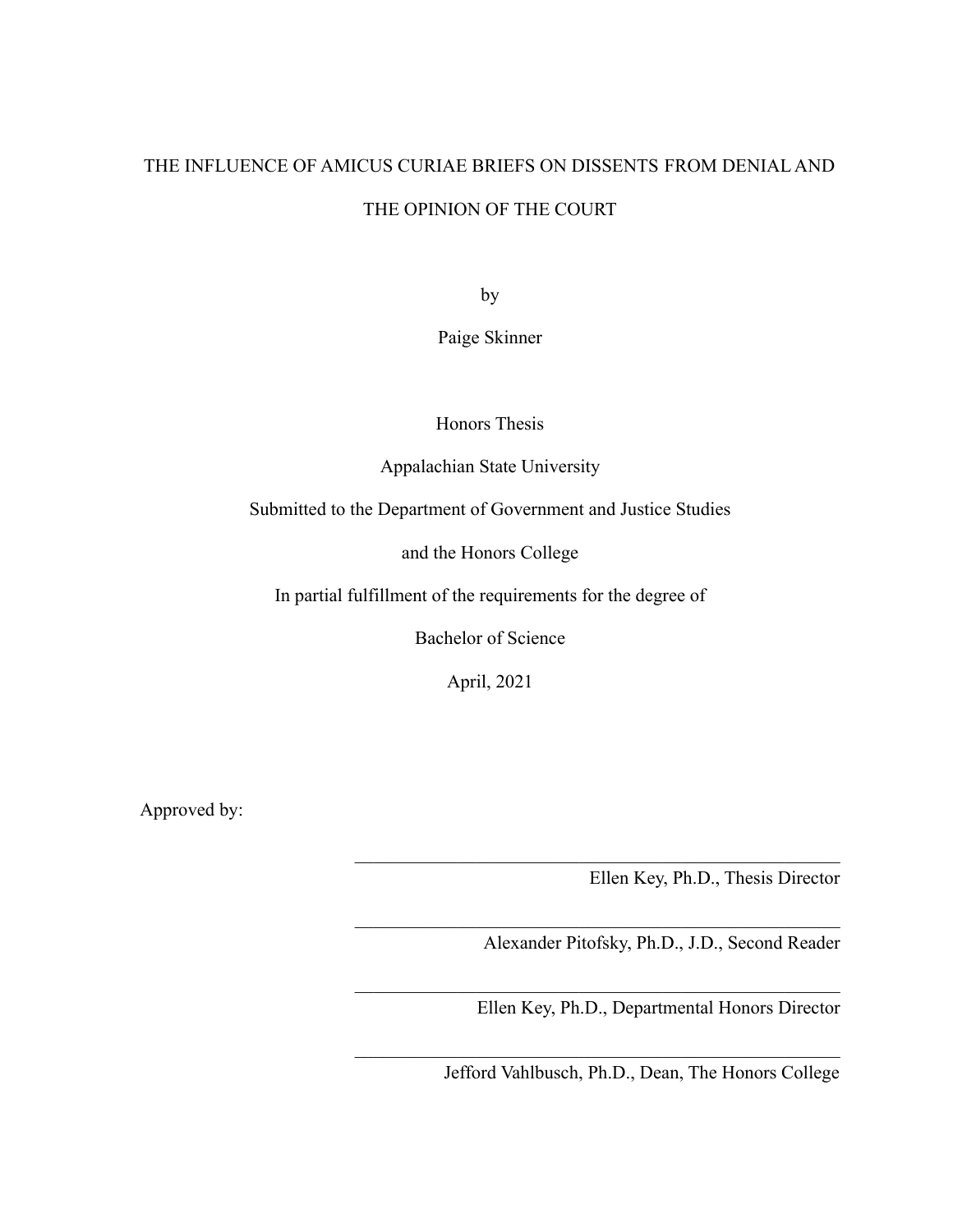# **Abstract**

This research demonstrates the influence amicus curiae briefs have on dissents from denial and opinions of the Court. Further, I aim to discover if dissents from denials are influenced by amicus curiae briefs more than opinions of the Court. Amicus curiae briefs are filed when those who are not a party to a case feel strongly about it and would like to offer their expertise. This expertise is often used by the justices when crafting their opinions. While justices are most known for the opinions of the Court, they also write dissents from denials when they believe that a case should be granted certiorari but the Court has decided not to hear it. This research builds on existing literature to determine the extent of the influence amicus briefs have using similarity reports comparing amicus briefs to dissents from denial and opinions of the Court. My findings show that amicus curiae briefs do, in fact, influence both dissents from denial and opinions of the Court, and that dissents from denial have, on average, more unique matches to amicus curiae briefs per word than opinions of the Court. The difference between the two, however, is not statistically significant.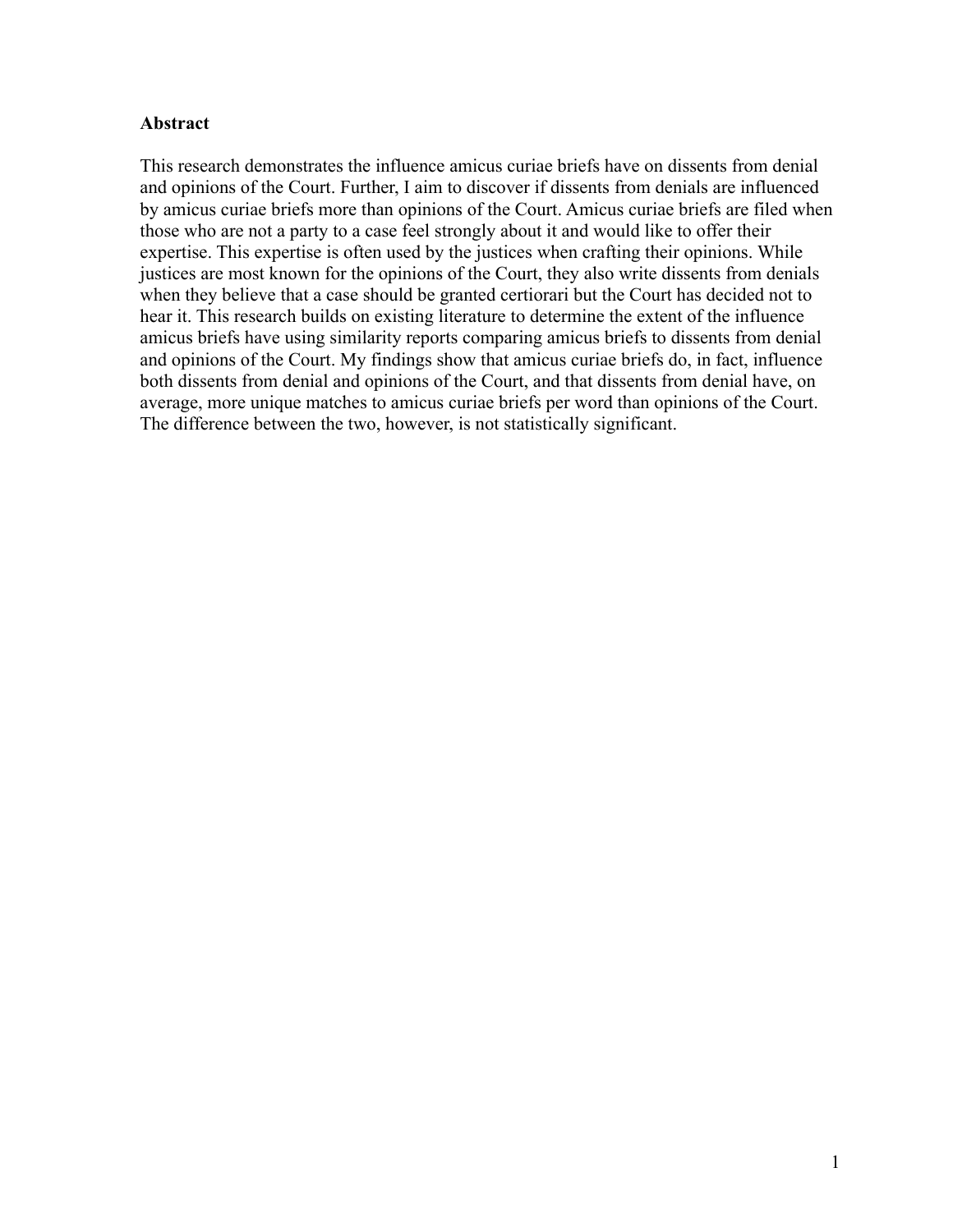## **Introduction**

Many factors influence a Supreme Court justice when writing an opinion or issuing a decision on a case. Much of that influence can be attributed to amicus curiae briefs, documents that are filed by individuals or organizations attempting to voice their opinions on cases that are before the Court (Kearney and Merrill 2000). Amicus curiae briefs provide valuable information to the justices, who often use them as sources when considering how to render a decision on a case (Corley et al. 2011). The influence of amicus briefs is often seen in the opinions of the Court that the justices write on a routine basis. However, this influence may also be seen in the lesser-known dissents from denials, also penned by the justices earlier in the Supreme Court process.

The assumption that the influence of amicus briefs may also be seen in dissents from denials is not yet backed by literature. Currently, there is little to no research that specifically discusses what influences the Supreme Court justices when writing dissents from denials. With the help of established literature on amicus briefs, dissents from denial, and the influence that amicus briefs have on opinions of the Court, this research aims to fill the gap. By looking deeper into the meaning of the different types of dissents from denials and the various reasons justices write them, it is hoped that the influencing factors behind dissents from denial are uncovered.

The examination of the similarity reports from 2010 - 2019, alongside the existing literature guided me in answering my research question — are dissents from denial influenced by amicus briefs, and if they are, are they influenced by them at a higher rate than opinions of the Court?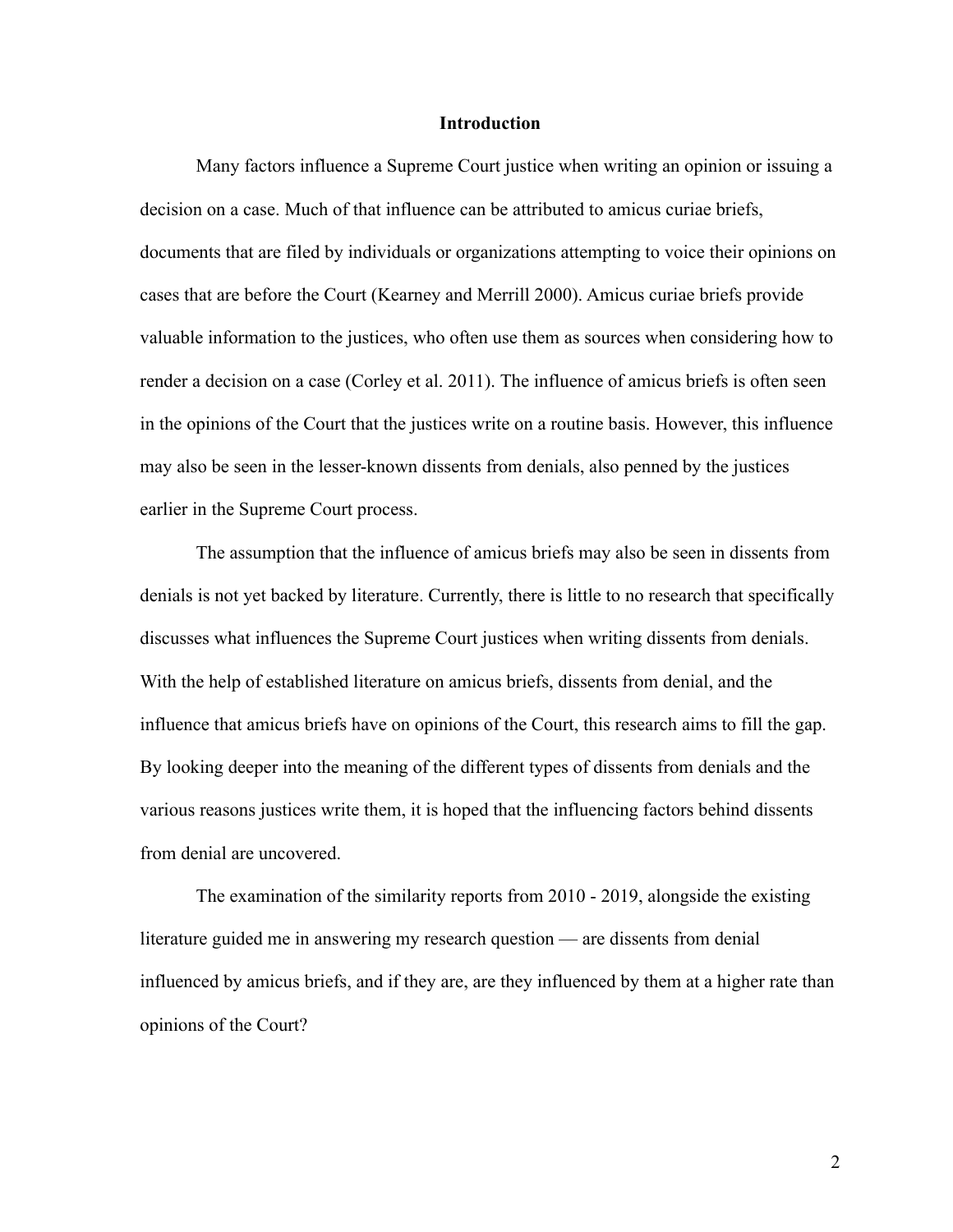# **Literature Discussing Opinions of the Supreme Court**

The Supreme Court justices write several different types of opinions every term. The most well-known opinion type they write is the opinion of the Court, but they also write lesser-known opinions like dissents from denial (Supreme Court of the United States n.d.). Oftentimes when writing these opinions they use outside resources that influence the context of the opinions. The studies discussed below introduce two opinion types and the content they typically include. They also discuss the ways in which the justices are influenced and whether or not the ways in which they are influenced are ethical.

# **Dissents from Denial of Certiorari**

When a Supreme Court justice dissents from a decision, they are symbolizing their disagreement with the majority opinion in the case being discussed (Wex n.d.). So, when a justice writes a dissent from denial of certiorari, they are signifying their disagreement with a case not being heard by the Court. Dissents from denial were uncommon until the late 1940s when Justices Black and Douglas made their stance on the public nature of the opinions of the Court. They argued that all Supreme Court opinions should be disclosed to the public. When the other justices did not reciprocate their belief, the two began to make note of the cases in which they dissented the denial of certiorari that they deemed important (Linzer 1979). The practice eventually caught on and dissents from denials were appearing more frequently, and even the most staunch proponents against making opinions public began to issue them (Linzer 1979). Dissents from denial are still filed by justices to this day.

There are several reasons why a justice may write a dissent from denial. First, they may write a dissent because they do not agree with the majority and believe that the case should be granted certiorari (Norell 2010). Second, Norell (2010) argues that justices write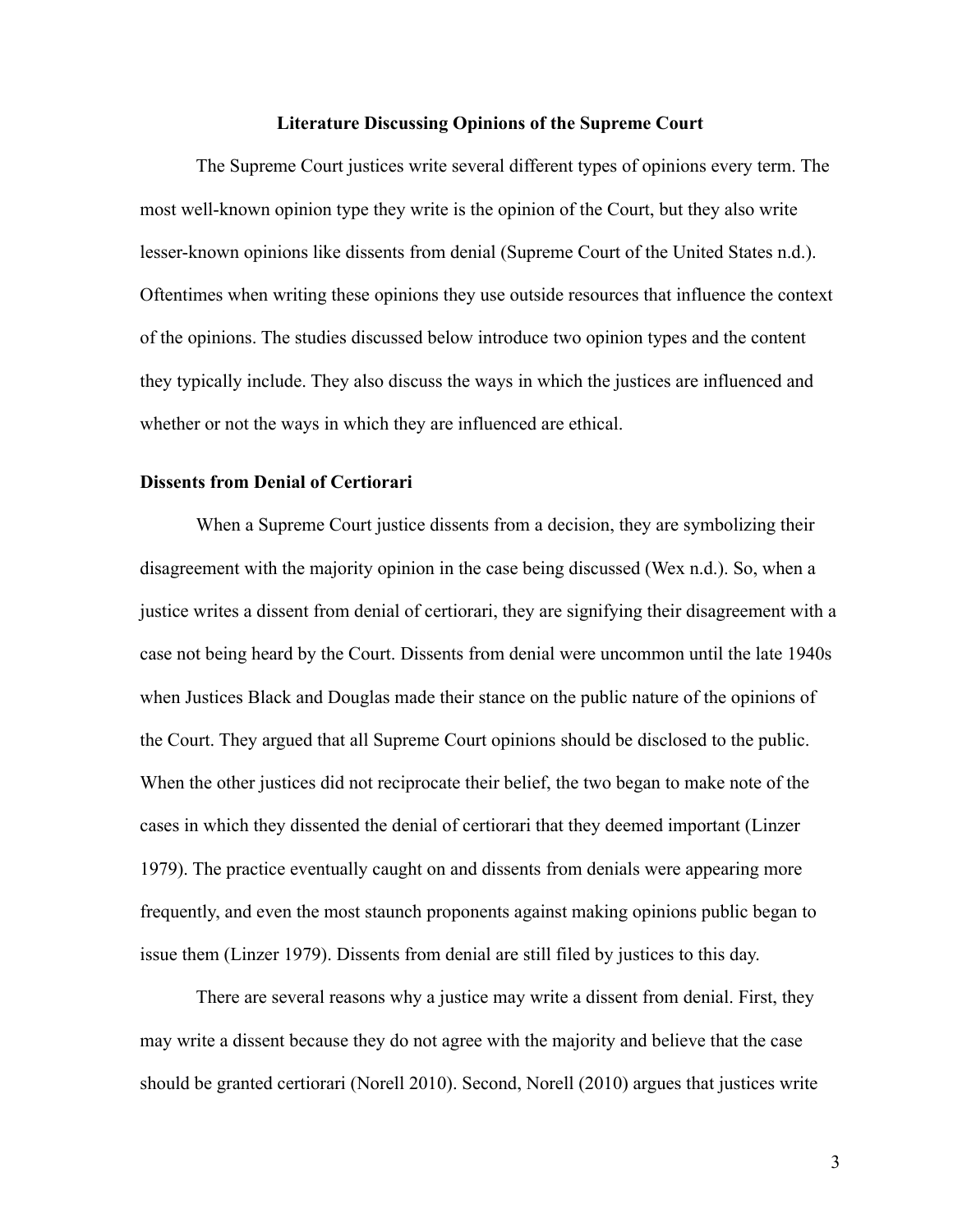dissents when they believe that it is advantageous to do so, for reasons such as future cases the Court may hear or the belief that it will strengthen the authority of the Court. Finally, a justice may dissent because they think it will gain them favor with the public (Norell 2010). Once a justice decides to write a dissent from denial, their reasoning often leads them to make another decision — what type of dissent they are going to write.

Linzer (1979) was one of the first to detail the types of dissents from denial in their study. Included in Linzer's writings are general policy statements, dissents without comment, dissents on "neutral" grounds, and dissents on the merits. When a justice files a general policy statement they typically are not addressing the actual case itself and are instead addressing something that has been on their mind, like Court reorganization. If a justice files a dissent without comment they are simply acknowledging that they would have granted certiorari, without any reason to indicate why. Linzer also explains a dissent on "neutral" grounds, claiming that justices do this when they give an opinion as to why a case should be heard but does not criticize the lower court's decision. Finally, a justice may file a dissent on the merits, which often includes an explanation as to why the lower court's decision was wrong, and why it should be reversed at the Supreme Court level.

While dissents from denial may seem as though they are of no use because the case has already been denied certiorari, that is not necessarily always true. Dissents from denial have the ability to influence the Court in their current decision, or those that they will make in the future (Norrell 2010). This can be seen in cases in which justices indicate questions that they would consider in the future in their dissent from denial, and cases in which the justice are actually swayed by a dissent and change their decision to grant certiorari instead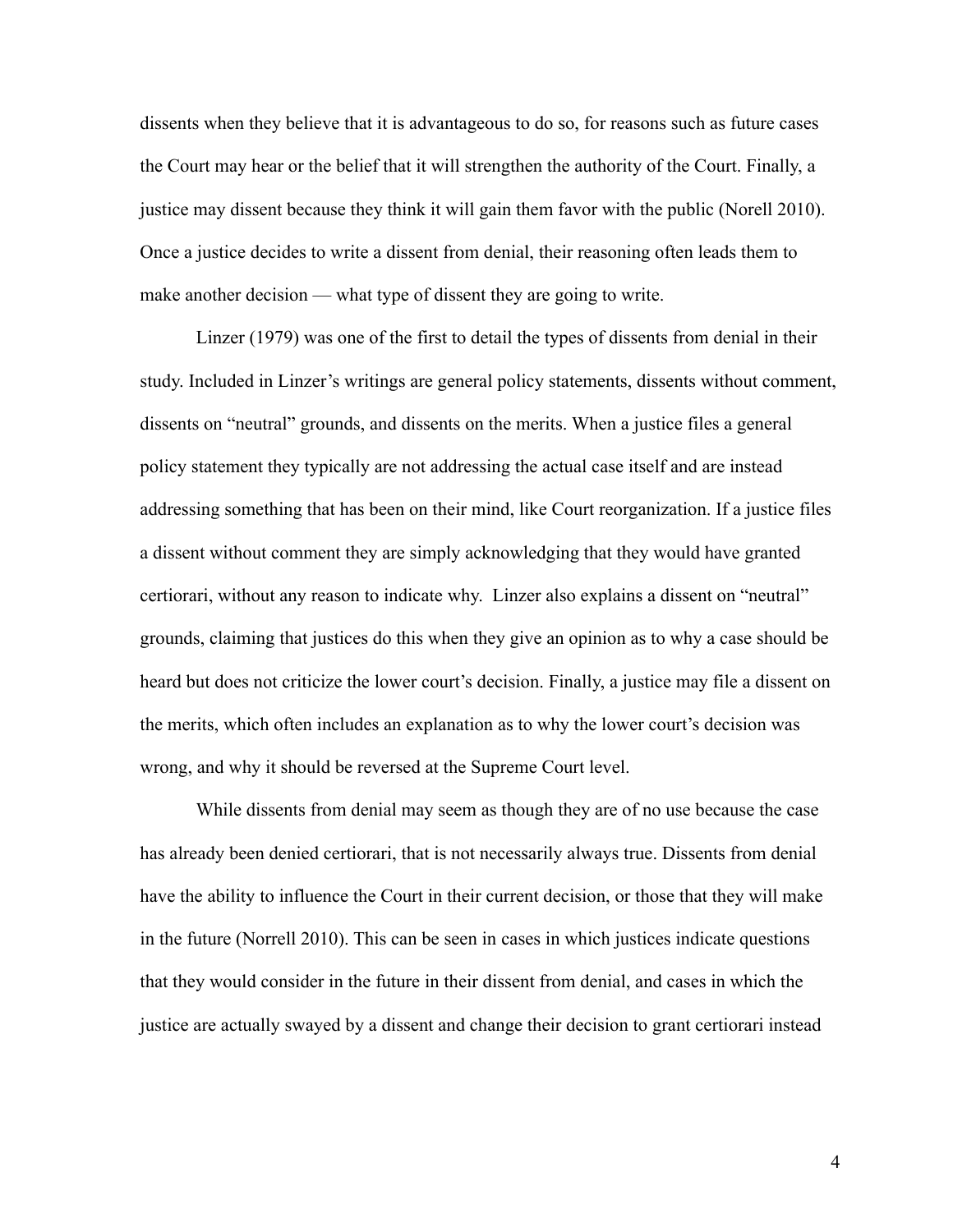of denying it. Each dissent from denial that is written has the ability to influence the public and the justices, thus every dissent from denial is valuable in its own way.

## **Opinion of the Court Influences**

Once a case is granted certiorari, it is heard by the Court. After the Court hears the arguments of both sides, the justices have a conference during which they have the task of deciding the case. After the votes are cast, those in the majority write the opinion of the Court, which includes the reasoning for why the Court is ruling the way they are (United States Courts n.d.). There is much to consider when writing an opinion of the Court, as Corley et al. (2011) note in their research. When determining what to include in the opinion, the justices rely on four sources for information. These four sources include legal briefs, amicus curiae briefs, oral arguments, and the opinions of lower courts (Corley et al. 2011). Because the justices are known to pull information from these sources, the opinions often have direction before the justices begin to write them, meaning they do not always start with a blank page (Corley et al. 2011). All sources, however, are not pulled from equally. Through their research, Corley et al. (2011) found that texts coming from individuals who are viewed as highly prestigious, such as well-known judges, are cited more often. This is also true for opinions of lower courts that are published, which get cited more frequently than those that are not published (Corely et al. 2011).

While the justices seem to be heavily influenced by outside sources, they are also influenced by each other. In their study, Carrubba et al. (2012) concluded that the opinion of the Court most often highlights the views of the median justice who is a part of the majority for any given case. The median justice is any justice who is in the middle and often decides which side of the case will become the majority. This justice has extreme bargaining power,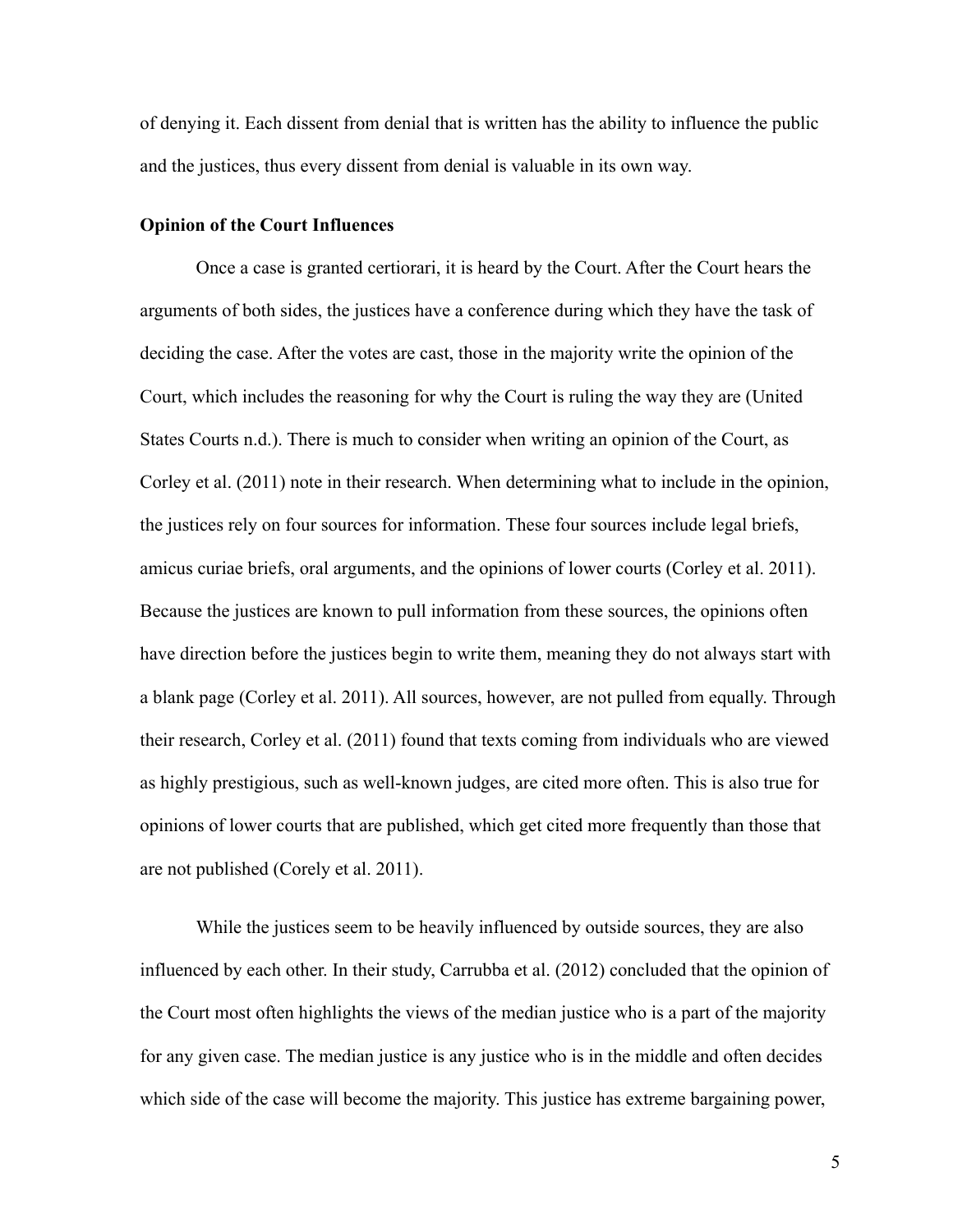as the justices who are a part of the majority will make the tweaks necessary to get them to join their side so that they remain the majority and set precedent. Because of this, the opinion of the Court typically reflects the views of the median justice more than the other justices. Therefore, it can be seen that the justices are influenced by many factors when it comes to the content of an opinion of the Court.

# **Amicus Curiae Briefs**

One of the sources that the Supreme Court justices are known to use when writing opinions are amicus curiae briefs. Amicus curiae translates to "friend of the court," and these briefs are typically written by interest groups or organizations who feel strongly about a specific position in a case, and they want to make their support or disdain for that position known (Collins et al. 2015). Amicus briefs were not common at the start of the Supreme Court, but have slowly established themselves as a powerful tool of persuasion for many cases (Kearney and Merrill 2000). About 85% of cases heard by the Court have one or more amicus briefs attached to them (Kearney and Merrill 2000). Typically the amicus briefs are met with a positive response as they bring a new perspective from experts on the subject that is being discussed by the Court, which can help in rendering a decision (Kerney & Merrill 2000).

In their study, Collins et al. (2015) found that amicus briefs are not only met with a positive response but they also have the ability to influence the justices when writing their opinions. When the brief is considered high quality, meaning it lines up with Justice's views, it is written by an esteemed organization or author, or repeats main arguments, it has the ability to more heavily influence the justices when writing their opinions. So, the higher the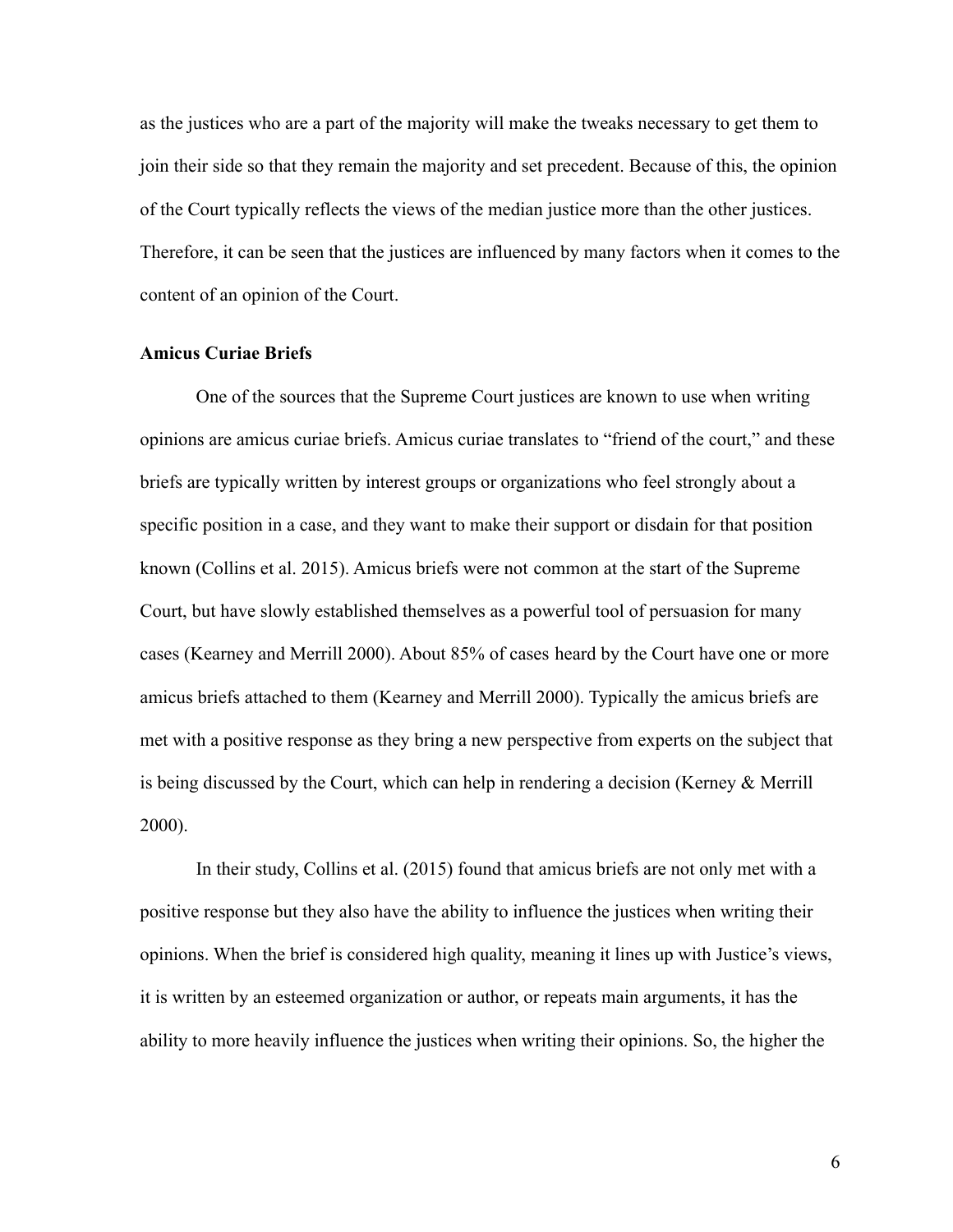quality of the brief, the more likely a justice is to adopt some of its language or base their own arguments off of the amicus brief's arguments.

# **Judicial Plagiarism**

Judicial plagiarism is something that is not talked about much, and it is rare to ever even hear of someone being accused of it. Part of this can probably be explained due to the fact that the definition of judicial plagiarism is largely debated. Many scholars have tried to define it, and they typically come up with something along the lines of "plagiarism should be defined to consist only of the word-for-word copying of a substantial, nonroutine portion of a document of which the lawyer expressly claims authorship" (Shatz & McGrath 2013, 18). Other scholars, however, go even further to note that there is a difference between judicial plagiarism and judicial misconduct dealing with plagiarism (Richmond 2014). In their discussion, Richmond (2014) claims that judicial plagiarism crosses the line into judicial misconduct when the plagiarized content does not reflect the independent judgment of the Court or the justice who wrote the opinion. Meaning, it is imperative that a justice interprets the material they are getting from outside sources and ensures that they put their own individual touch on it, otherwise, it constitutes plagiarism and misconduct.

This distinction is important to draw as many scholars, including Richmond, claim that plagiarism cannot be committed by justices because their writing is not supposed to be original. Additionally, Shatz and McGrath (2013) contend that legal arguments and opinions are not judged based on their origins, rather, they are based on their merits. This further supports the idea that these texts are not expected to be original; they are meant to be interpretations. Because of this, the fact that the justices do not personally make a profit off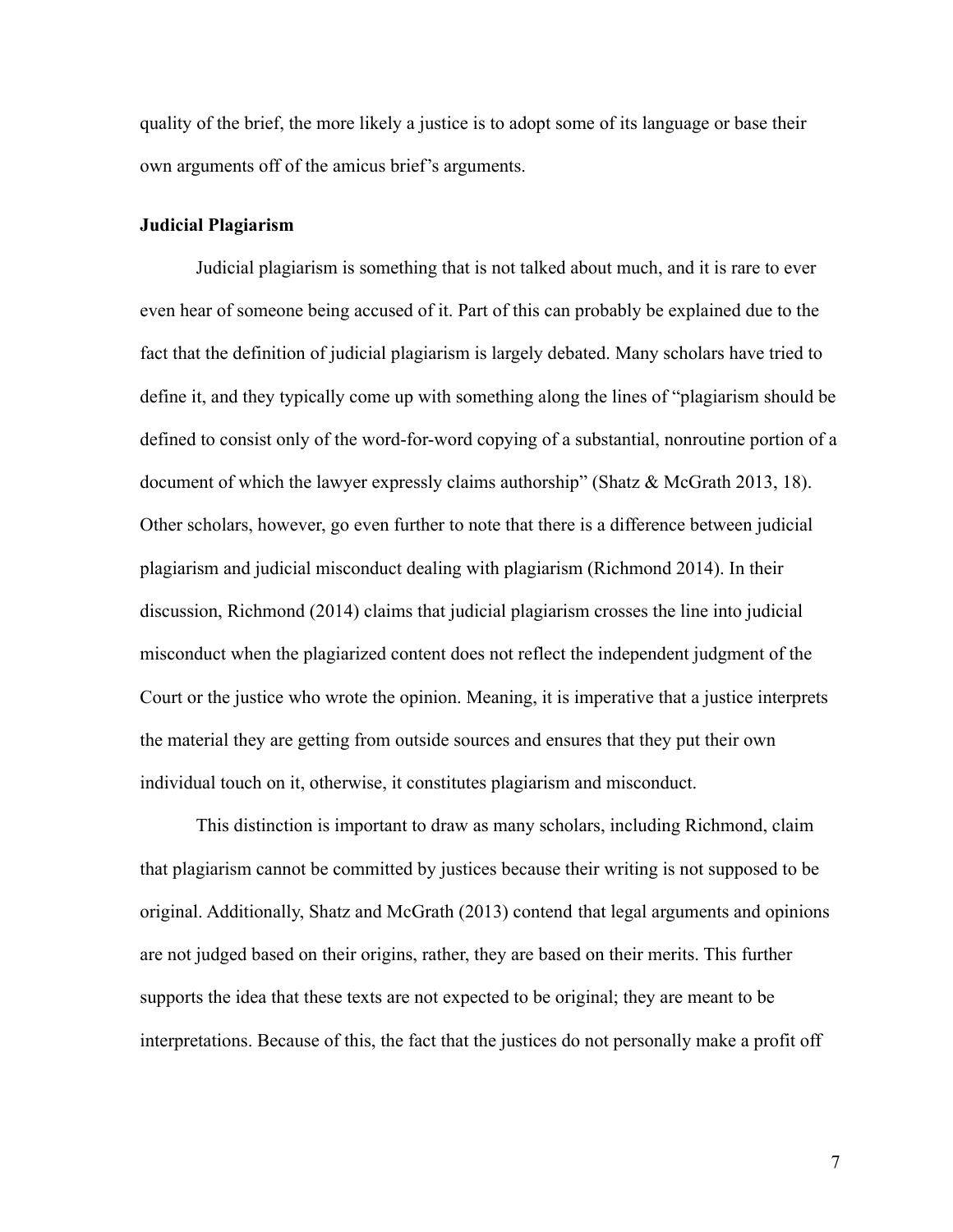of their opinions, and that lawyers are aware that the justices are taking from their arguments, some argue that the practice does not constitute plagiarism (Richmond 2014).

As time progresses and more accessible information is put online, the premise of what constitutes plagiarism is changing. Purdy (2005) argues that as technology increases, professionals need to adapt to it and not punish others for simply taking advantage of the plethora of information at their fingertips. By utilizing their resources and interpreting the arguments of others and turning them into opinions, many scholars would argue that the Supreme Court justices can — and should — continue as they are.

The studies cited above have identified several of the ways in which Supreme Court justices can write opinions and begin to detail the ways in which they can be influenced when writing their opinions. It is clear that Supreme Court justices take from outside sources when writing their opinions, but the studies above also discuss the fine line that they must walk in order to prevent themselves from committing judicial misconduct. By utilizing the arguments that the opinions of Supreme Court justices are influenced by outside sources, this research will go a step further in an attempt to reveal if the justices rely on amicus briefs more when writing opinions of the Court or when writing dissents from denial.

# **Theoretical Expectations**

It has been established through previous research that Supreme Court justices rely on outside sources when penning their opinions. The nature of the Supreme Court justices' job is to consult precedent, the Constitution, and the information that outside parties provide them (Corley et al. 2011). One of the main sources that justices take from are amicus curiae briefs. Much research has been conducted on the influence that amicus briefs have on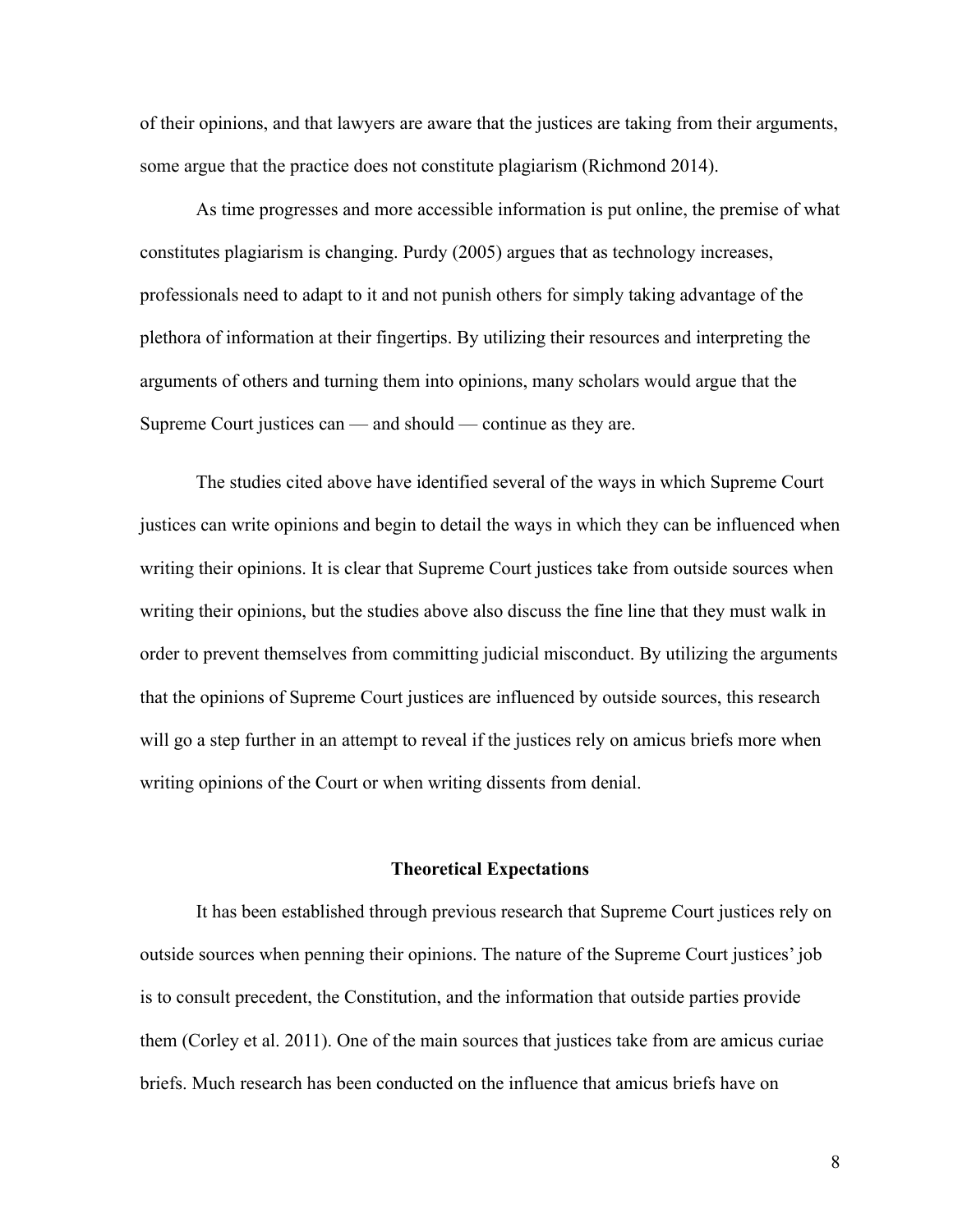opinions of the Court, and the research has shown that justices are in fact regularly influenced by amicus briefs when writing the opinion of the Court (Collins et al. 2015). Most of the research suggests that the higher the quality of the brief is, the more likely a justice will use some of its language in their opinion (Kerney & Merrill 2000). In their study, Collins et al. (2015) details high-quality amicus briefs as those that are believed to construct effective policy, those that repeat arguments from other information sources increasing their credibility, and those that reflect the justice's own preferences. While much can be said about the impact of amicus curiae briefs on the justices when writing opinions of the Court, not much can be said about the influence on dissents from denials. There is a lack of research conducted on what influences justices when writing dissents from denial and a specific lack of research on amicus brief's influence on dissents from denials.

Guided by the research conducted in the studies mentioned in the previous section, I look into the influence of amicus curiae briefs on not only opinions of the Court, but also dissents from denial. Because previous research states that justices use amicus briefs as one of the main four sources when writing opinions, one could assume that dissents from denial are lumped into the category of "opinion" (Corley et al. 2011). The opinions category includes the opinions of the Court, concurring opinions when justices agree with the judgment of the Court, and dissenting opinions when justices disagree with the judgment of the Court (United States Courts n.d.). While a dissent from denial is written much earlier than the final opinion for a case, it still has to get its information from somewhere, and one could argue that justices look to the same sources as they do for opinions of the Court to get the job done.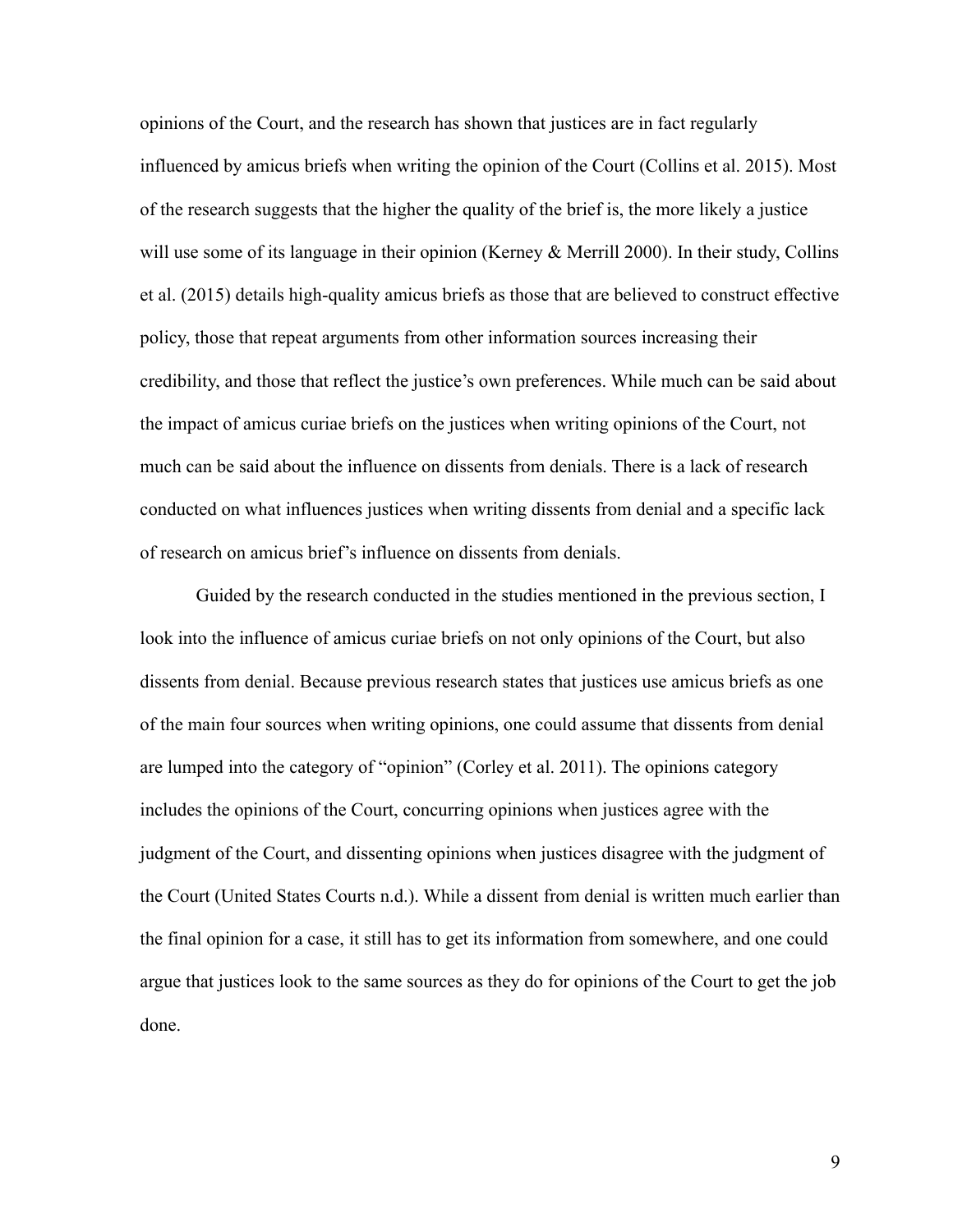I look to take this research one step further. After determining if the justices are influenced by amicus briefs when writing dissents from denials, I aim to discover if the justices are influenced by, or rather take more language from, amicus briefs when they are writing opinions of the Court or dissents from denials.

The public is much less aware of dissents from denials than they are of opinions of the Court. The Supreme Court justices may take advantage of the public's lack of attention to dissents from denial and use more language from amicus briefs in dissents from denial because they assume they will not get as much attention. A number of high-profile cases are heard by the Supreme Court every term and many people are interested in what the justices have to say. Because of this, individuals may pay more attention to the opinions that they issue and read more into their rationale. Dissents from denial may seem as though they do not have as much impact on the Court or the public in general, as they are not setting precedent or mandating new legislation, so individuals are not as aware of dissents from denial and much less invested in what they have to say (Norrell 2010). One can expect that the justices may take language from amicus briefs more heavily in dissents from denial than they do in opinions of the Court due to public awareness and perception.

Dissents from denial are filed after a case is denied certiorari and a justice believes that it should be heard due to a belief that the lower court decision was wrong or they want to make petitioners aware that they would be willing to hear a similar case with a different question, among other reasons (Norell 2010). Because the cases do not move beyond the cert state, the justice's have less information immediately available to them when writing a dissent from denial. For instance, a case that was denied cert may have an amicus brief attached to it, but it will not have the opportunity for oral arguments or future briefs filed on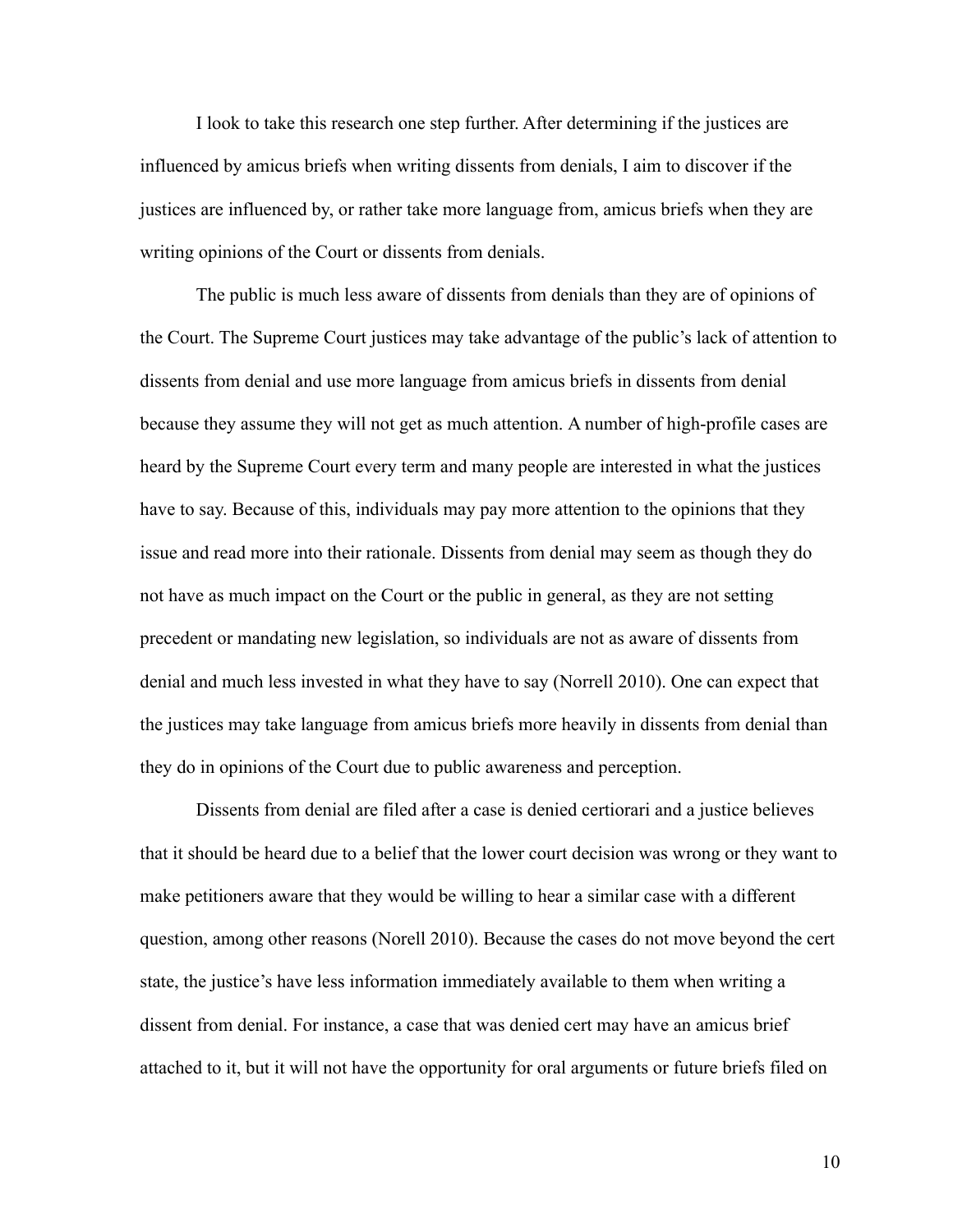behalf of the parties to the case. Therefore, the justices have less material to utilize when crafting their dissent from denial. This could also serve as an explanation for larger reliance on amicus briefs when it comes to dissents from denial as opposed to opinions of the Court.

It is important to clarify the difference between a justice being *influenced* by an amicus brief and a justice *plagiarizing* an amicus brief. It is a Supreme Court justice's job to take the information they have been given and make a decision based on it. This typically results in a justice taking language or central ideas from other sources, like an amicus brief or oral arguments, and using them to formulate an opinion. Richmond (2014) argues that the focus should not be on a justice's writing, but rather their reasoning for the decision. If the justice's opinion is understood as lacking originality, or independent thought, then they cross into the realm of plagiarism and judicial misconduct. However, this very rarely happens as the justices are very good at citing their sources and adapting the information they use to match their own voice and reasoning. When determining the level of influence that amicus briefs have on opinions of the Court and dissents from denial, we are simply looking for similar language or strings of words that would indicate that the justices may have been influenced by the writings.

I hypothesize that the Supreme Court justices are influenced by amicus briefs when writing both opinions of the Court and dissents from denial. I also hypothesize that the Supreme Court justices are more heavily influenced by amicus briefs when writing dissents from denial, meaning, they use more similar language and central ideas than when they are when writing opinions of the Court.

## **Description of Data Collection and Methods**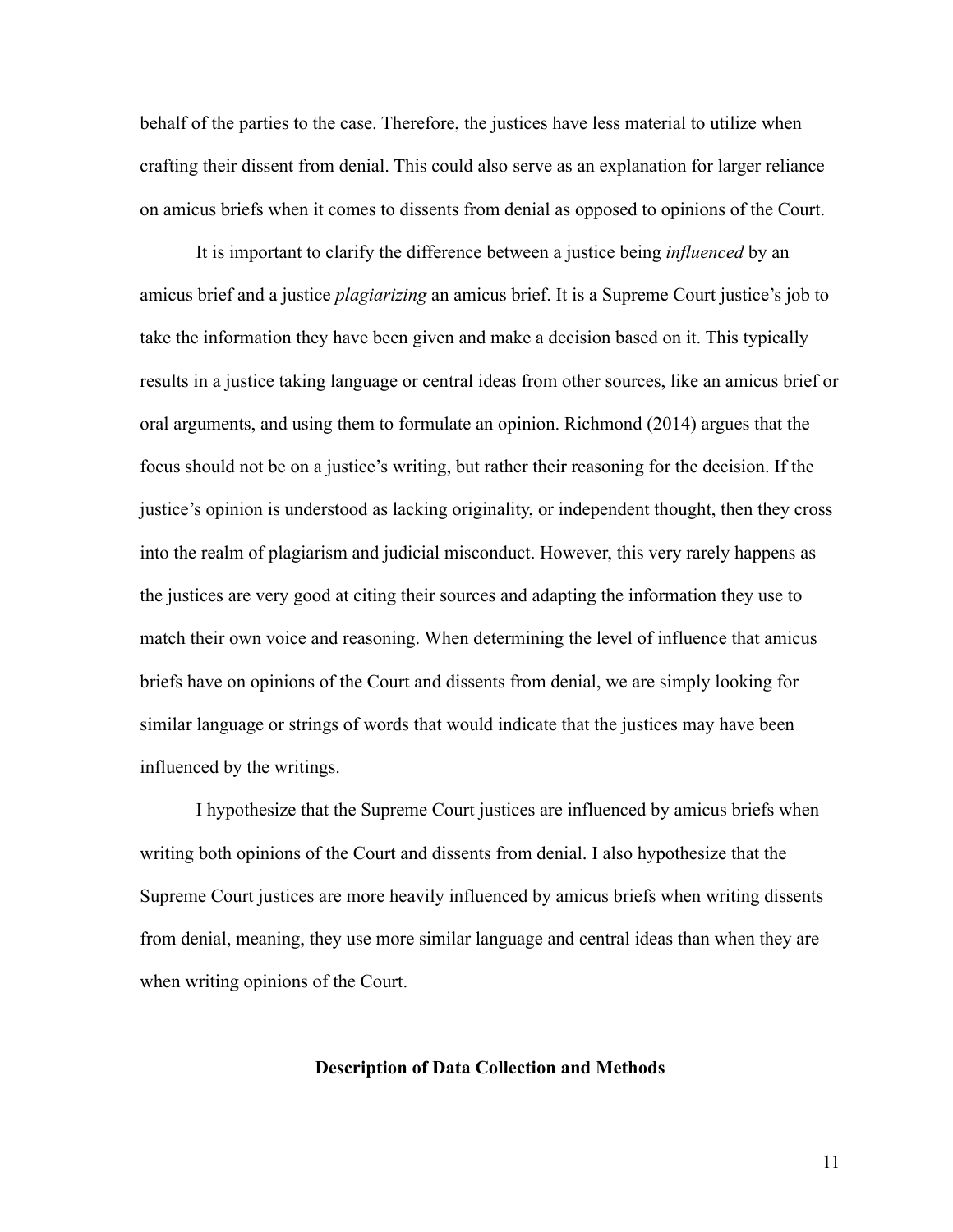For this research, data was compiled on cases that were petitioned to the Supreme Court from 2010 - 2019 but were denied certiorari. In order to collect the data, I first determined which cases could be used in the data set. An existing database that already listing these specific cases could not be found, so the Supreme Court's Order Lists were utilized. Order Lists contain all of the actions that the justices have taken on each case that appears before them. Because dissents from denial are noted on the Order lists, I was able to track which denied cases from the 2010 - 2019 Terms and included a dissent from denial. Every time a dissent from denial was listed, its case name and number were added to a Google Sheets file. After finishing the collection process, a total of 188 cases that were denied certiorari that had a dissent from denial attached to them were noted.

Next, the Supreme Court's docket search tool was utilized to find out more information on the cases previously recorded. For each case, I took note of the term year, case name and number, the justice that wrote it, word count, subject area, and whether or not the case included an amicus brief. Links to the Supreme Court's website were also added to the Google Sheets file to aid in finding the cases at a later time. Once the information was collected on all 188 cases, those that had both a dissent from denial and at least one amicus brief attached to them were highlighted. Once that was completed, the list dwindled down to 33 cases.

Next, I began to analyze cases that were granted certiorari at the Supreme Court level during the 2010 - 2019 Terms. The method for collecting data on these cases differed slightly as opinions of the Court were being recorded rather than dissents from denial. First, SCOTUSblog's website was accessed to utilize their database of cases that are heard by the Court each Term. The cases are organized by Term year, so I was able to quickly access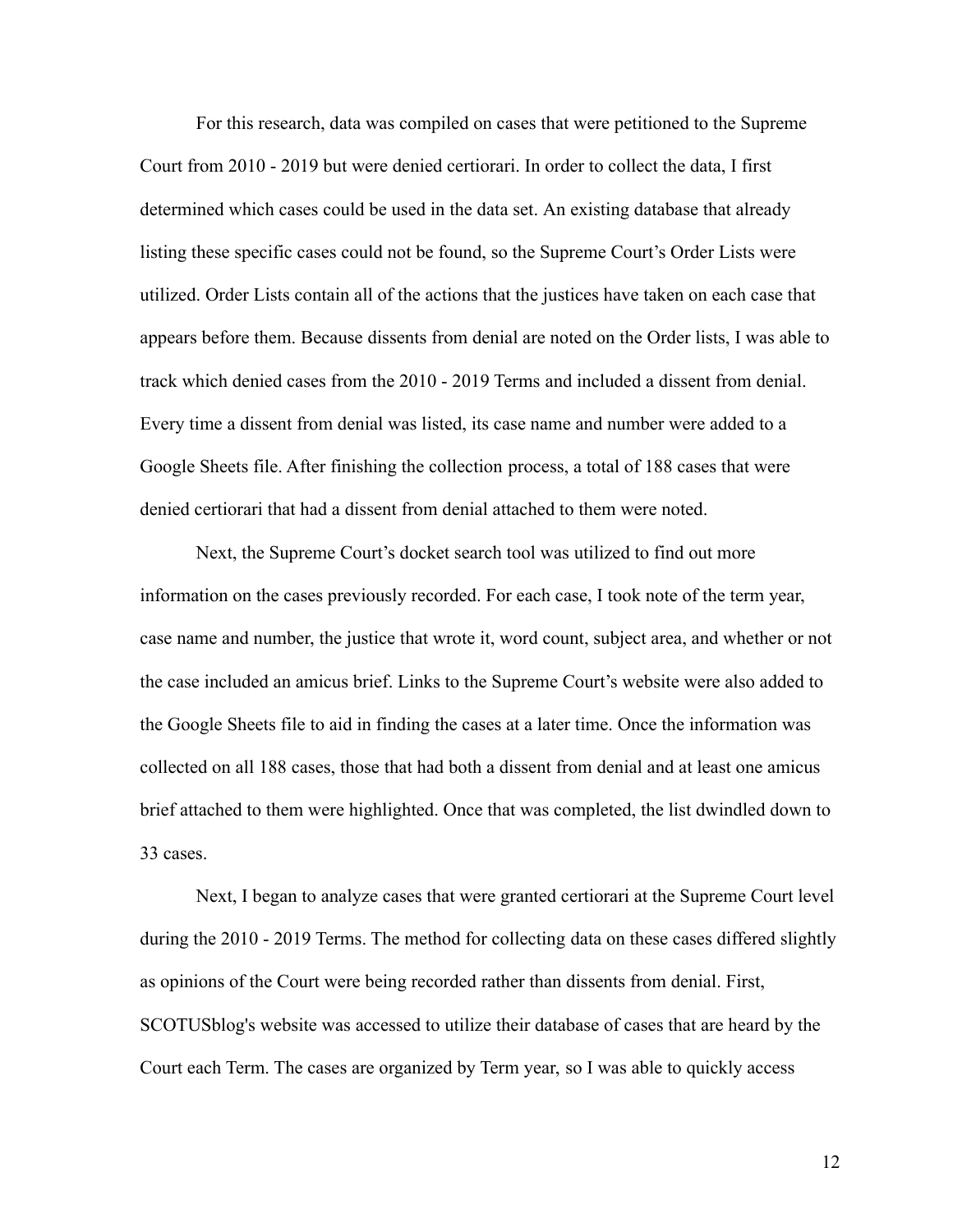information on each case that was granted certiorari. All cases that are heard by the Court are accompanied by an opinion of the Court once they issue a decision. So, this time cases that had amicus briefs attached to them were recorded. After going through case by case, 762 cases were recorded that were granted certiorari that had at least one amicus brief attached to them. These cases were recorded in a separate Google Sheets file. In order to generate a smaller sample size, a random sample of all the cases selected was conducted. To do this, a random number generator was utilized. Each case was assigned a number and the random number generator picked 50 cases. Once 50 cases were identified, a new sheet on the Google Sheets was started and the necessary information was collected. The case number and name, word count, who the amicus briefs were filed in support of, and the Court's decision was recorded.

Once the data collection for the cases was fully complete, it was time to run the opinions and dissents from denials collected through software that detects similar language in documents compared to each other. For this research, I used the website Similarity Texter (https://people.f4.htw-berlin.de/~weberwu/simtexter/app.html). My goal was to compare dissents from denial and opinions of the Court to amicus briefs associated with each case. Because some cases had multiple amicus briefs attached to them, randomization was utilized once again. Whenever a case that had multiple amicus briefs appeared, each brief was assigned a number and a random number generator was used to pick the amicus brief that would undergo comparison. After two documents for each case were identified, one amicus brief and either an opinion of the Court or dissent from denial, PDF versions of each one had to be found. Most PDFs were found through the Supreme Court database and SCOTUSblog, but as I started to get into Terms 2010 - 2016 the links provided for amicus briefs began to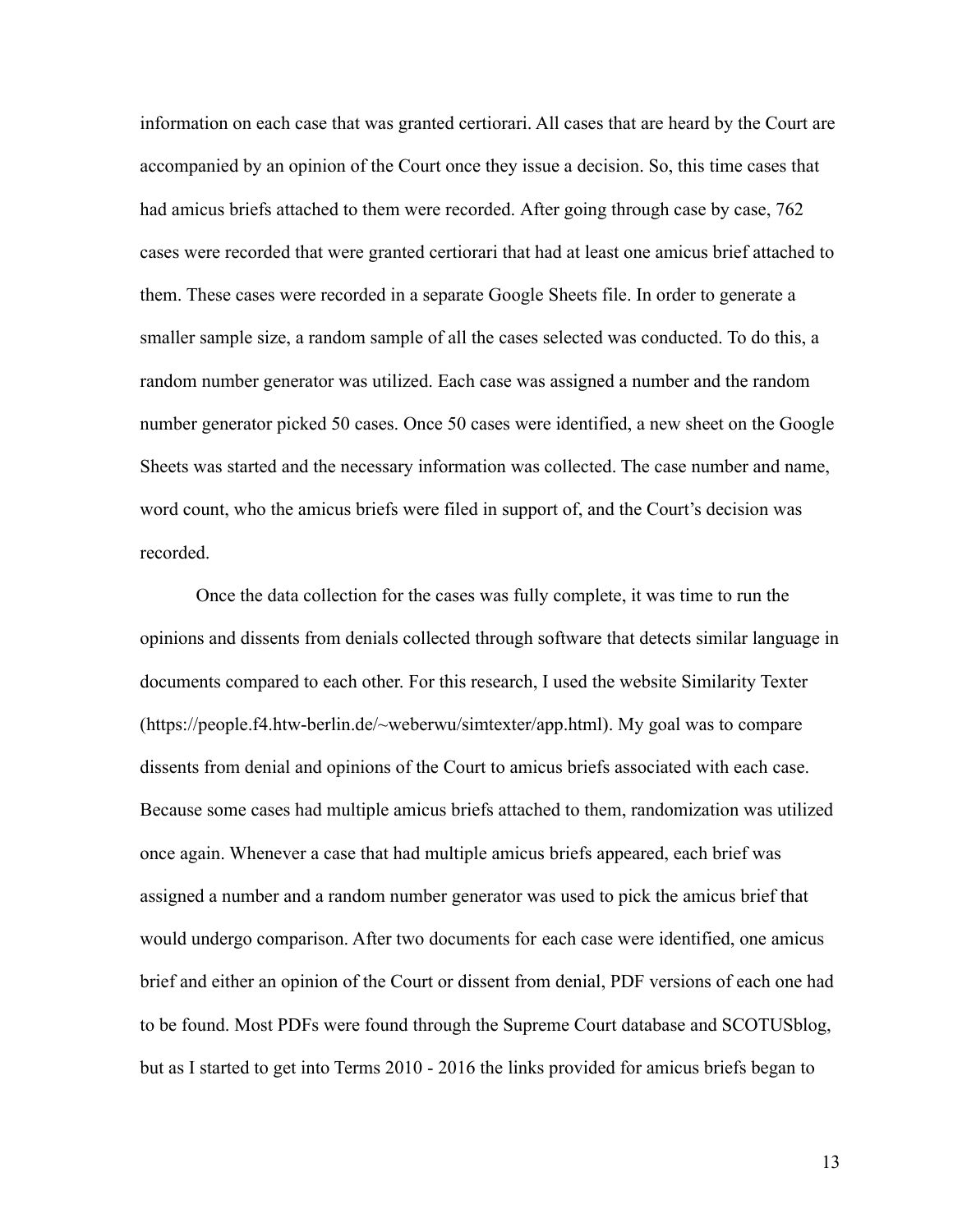get less reliable. However, for most of these cases, the PDF versions could be accessed directly on the websites of the parties that filed the amicus briefs. If they were not accessible on the websites, a quick internet search resulted in what I was looking for.

Next, I began to run the similarity reports. In order to do this, the documents had to be converted from PDF files to text files. To do this, I utilized a website called PDF to Text and re-downloaded all of the case files so they could smoothly run through Similarity Texter. Once converted, the dissent from denial or opinion of the Court was uploaded alongside the associated amicus brief. The settings on Similarity Texter were set to detect similar phrases that were three words or longer. Once the settings were finalized, the similarity report was run. After the software analyzed the documents side-by-side, the results were available. The number of unique matches found was recorded in the Google Sheets file alongside the cases. The author of the amicus brief that was compared was also noted on the Google Sheets files. Each similarity report was saved as a PDF so it could be referenced later during the data analysis.

To help with the analysis of the data, Tableau, a visual analytics software, was used. I cleaned up my Google Sheets files by limiting the data to case name, word count, and unique matches for both the dissents from denials and opinions of the Court. Once that was completed, the files were downloaded and saved as an Excel workbook. From there, the new Excel workbooks were downloaded directly to Tableau. I used the data that was uploaded to determine if dissents from denials are influenced by amicus briefs at the same rate, or a higher rate, than opinions of the Court. Visual representations of this analysis using graphs were created. After visually observing the differences, ratios for both dissents from denial and opinions of the Court and word count were created. After I made the ratios, a hypothesis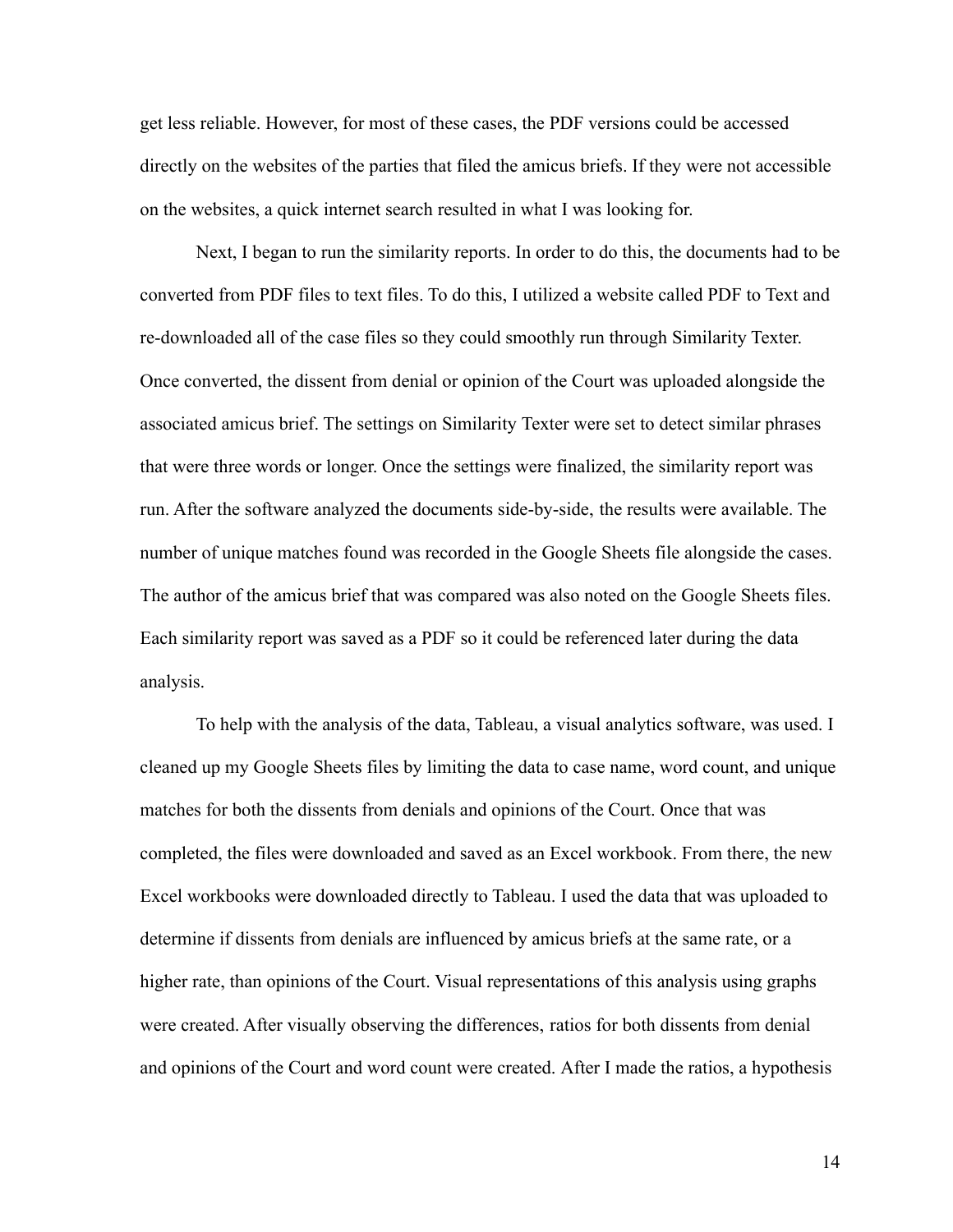test was conducted to determine if the difference between my ratios was statistically significant.

As stated previously, it is expected that this research will produce data that confirms the hypothesis that the Supreme Court justices are influenced by amicus briefs when writing dissents from denial, as well as the hypothesis that the justices are more influenced by amicus briefs when writing dissents from denials than then they write opinions of the Court.

# **Analysis**

To begin the analysis of my data, I examined each dissent from denial and opinion of the Court individually. I began by looking at the data from opinions of the Court. In Figure 1 we see that as word count increases for opinions of the Court, the number of unique matches varies. While some cases follow a positive pattern of word count compared to unique matches, most do not fall into line. While there is not a clear pattern, the data still supports the research that amicus briefs influence the opinion of the Court. We can confidently say this because unique matches are present in the analysis.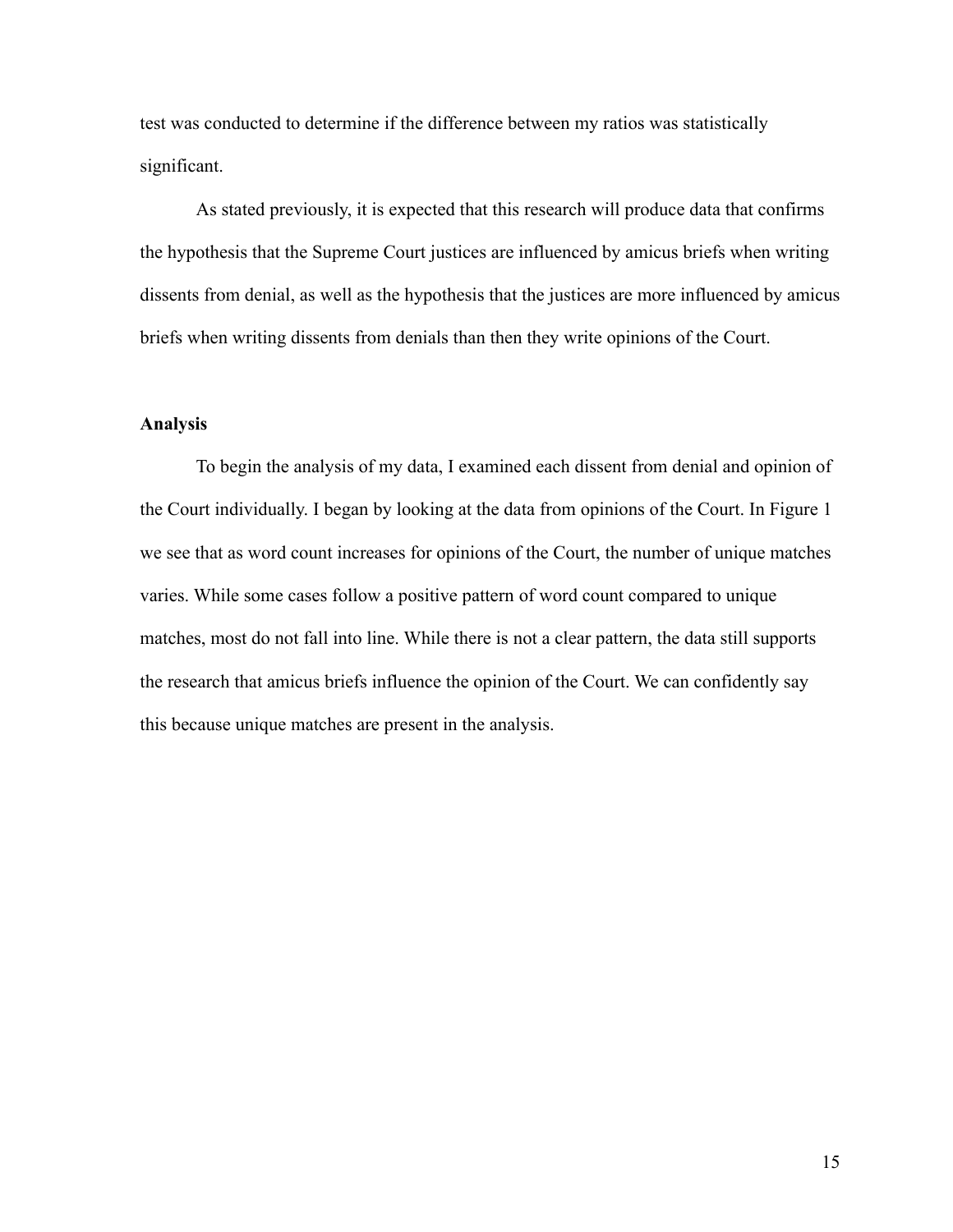

After looking at the opinions of the Court, I ran the dissent from denial data through Tableau. In Figure 2 we see that as word count goes up for each dissent from denial, so does the number of unique matches. While there are some cases that do not fall into the general pattern, a positive correlation between the word count and the number of unique matches can be observed in Figure 1. The word count and number of unique matches are much more uniform for dissents from denial compared to opinions of the Court. While this data alone is not enough to determine if the hypothesis that amicus briefs influence dissents from denial more than opinions of the Court, it can confirm the hypothesis that dissents from denial are influenced by amicus briefs. As stated for the opinions of the Court, this can be shown due to the fact that unique matches are present when comparing amicus briefs and dissents from denial.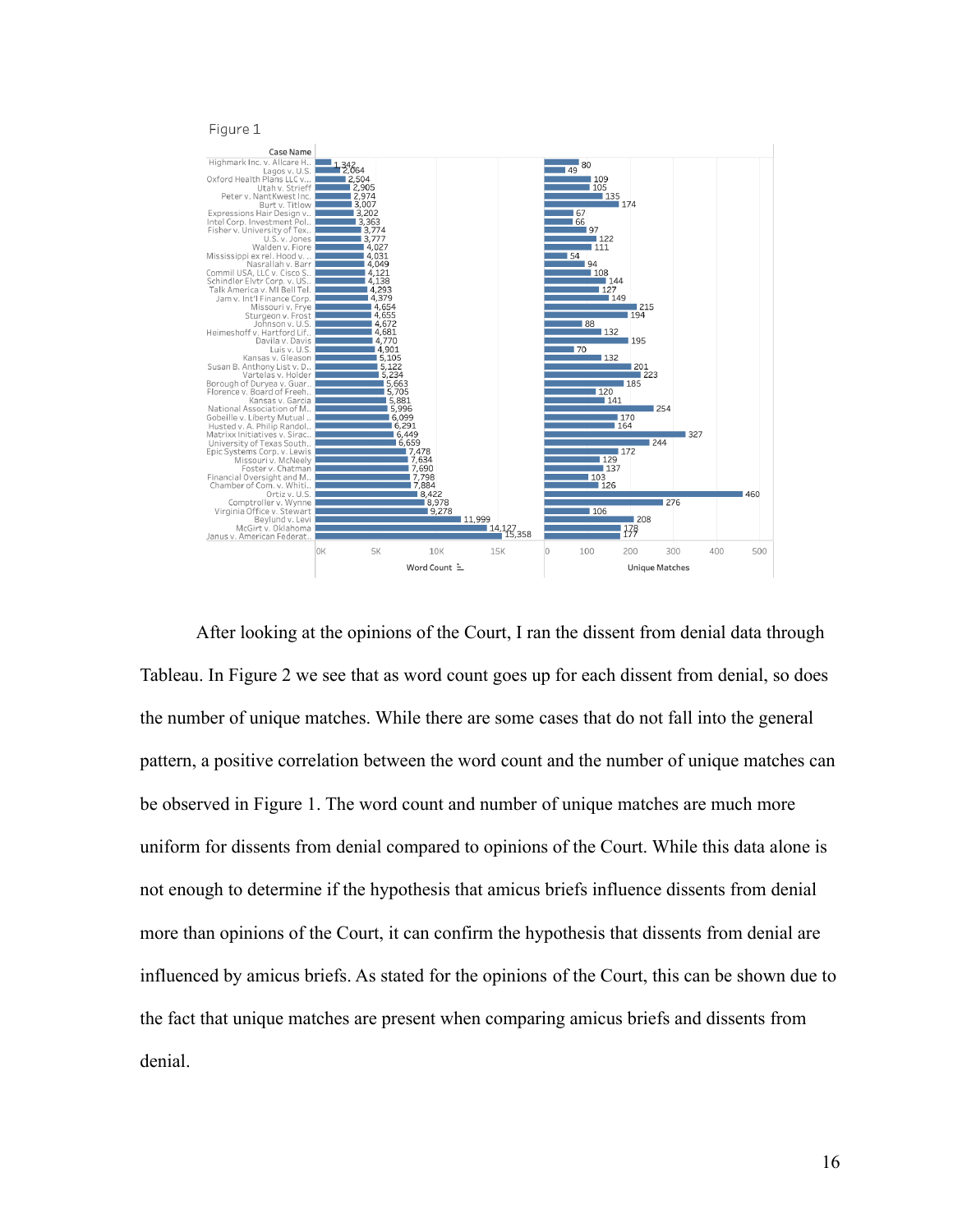#### Figure 2



After an individual analysis of each case, I compiled all of the dissents from denials and opinions of the court and averaged the word counts and number of unique matches. I calculated the average of the dissents from denials and opinions of the Court separately and then averaged them together using all of the cases collected. Figure 3 shows the average number of words in dissents from denials, opinions of the Court, and all of the cases combined. We see that dissents from denials have a significantly lower average word count of 1768 compared to the average word count of opinions of the Court, which is 5714.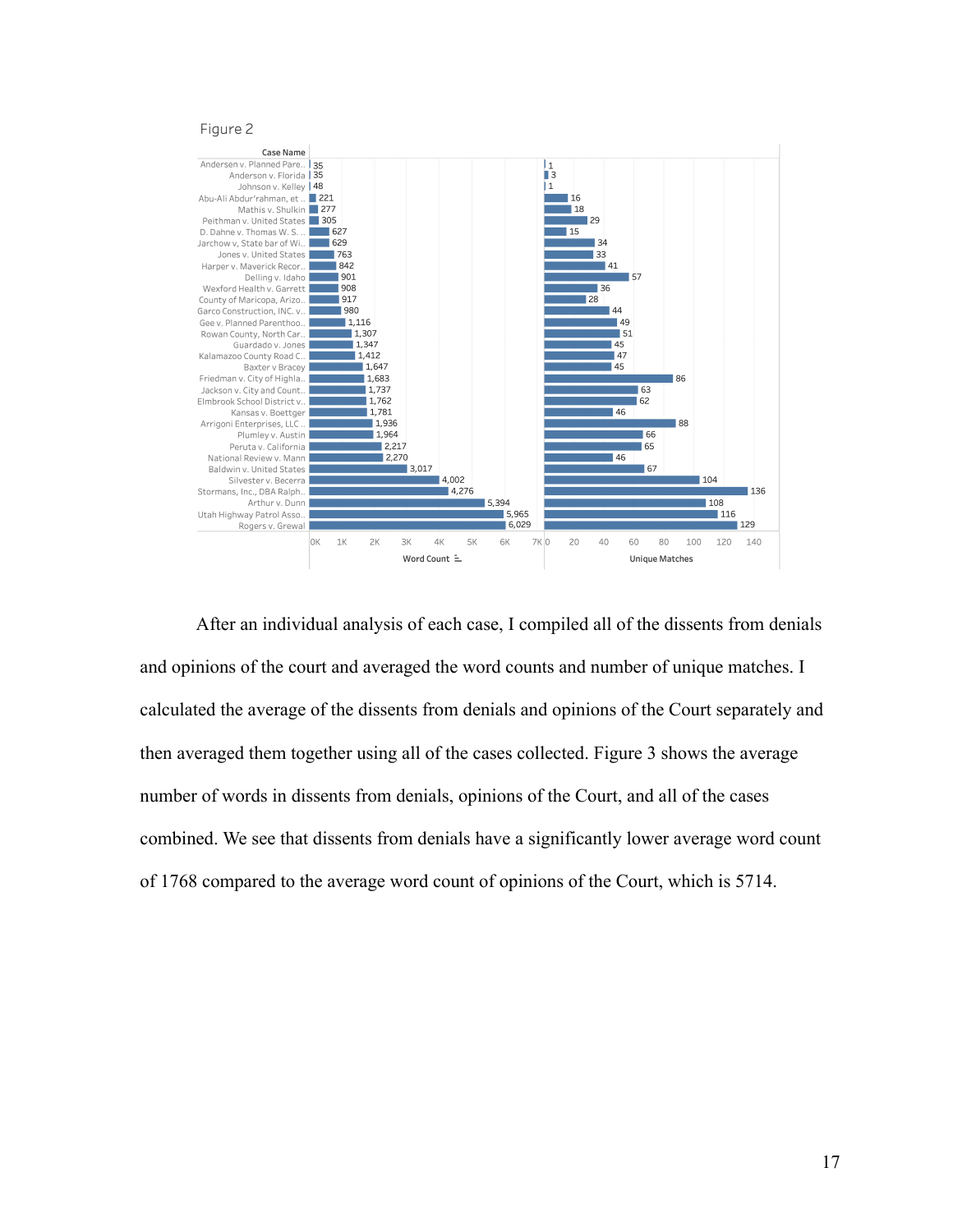

Next, I calculated the average number of unique matches in dissents from denial, opinions of the Court, and all of the cases combined. In Figure 4, we see that, once again, dissents from denial have a lower average than the opinion of the Court. On average, there were 54 unique matches in dissents from denial and 154 in opinions of the Court. While this does not appear to support the hypothesis that dissents from denials will have more unique matches to amicus briefs than opinions of the Court on the surface, one must look deeper. Because the average word count for opinions of the Court is larger, it is expected that the average number of unique matches will also be larger. The more words there are, the more opportunity there is to create a unique match.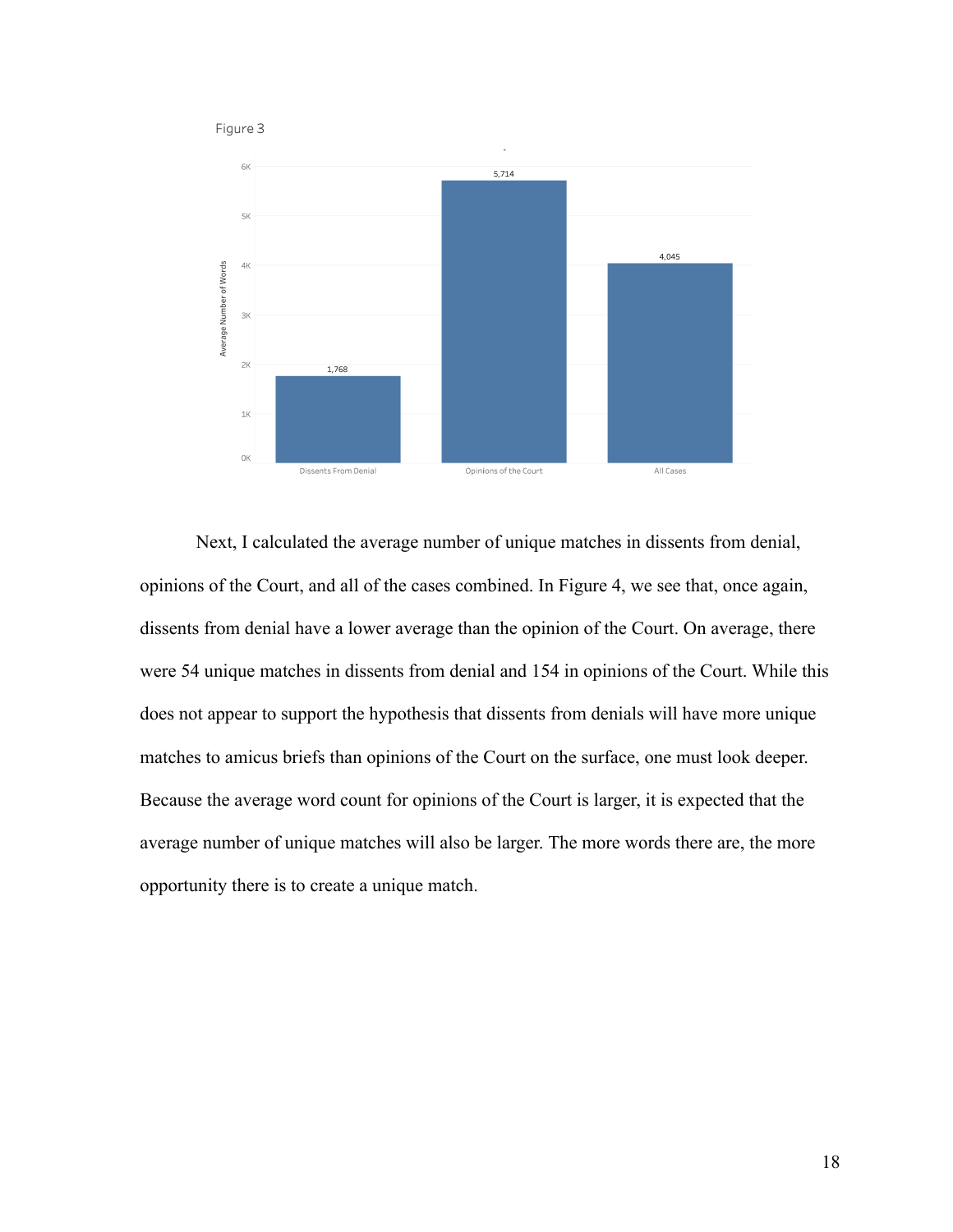

Because the visual representations of the data were unable to give specific measures of the influence of amicus briefs on dissents from denial and opinions of the Court, I set out to discover how frequently a unique match occurs by determining the unit rate of unique matches per word. The unit rate refers to the calculation done to determine how many unique matches there are per a certain number of words in opinions of the Court and dissents from denial. By calculating the unit rate, I will also be able to account for the difference in length between dissents from denial and opinions of the Court. To determine the unit rate, I used the average word count and unique matches for both dissents from denial and the opinions of the Court. The unit rate tells us that for every 33 words, there is one unique match in dissents from denial. So, on average a unique match occurs every 33 words. The unit rate tells us that for every 37 words, there is one unique match in an opinion of the Court. So, on average a unique match occurs every 37 words. On a very basic level, the unit rates tell us that unique matches occur more frequently in dissents from denial compared to opinions of the Court.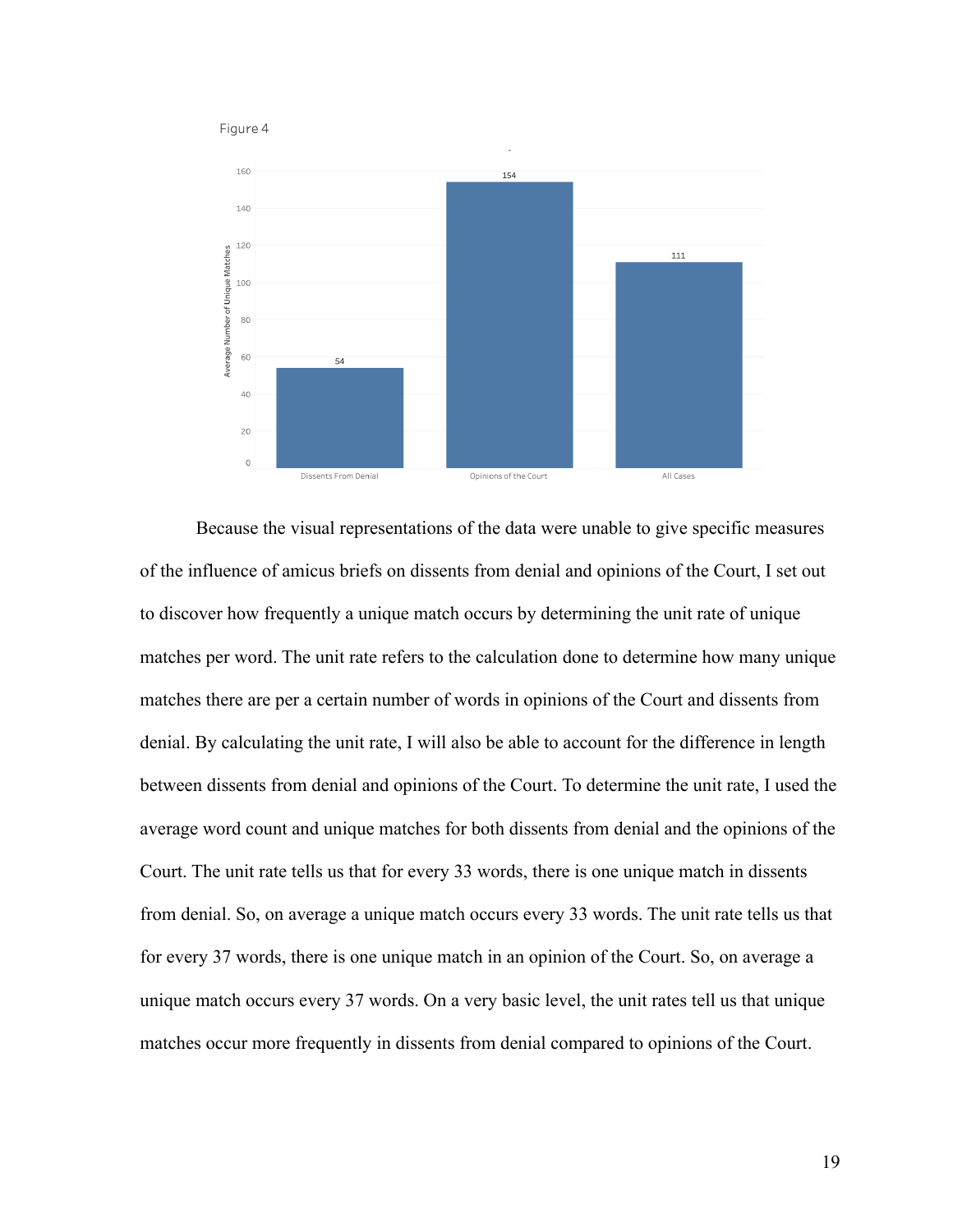While I was able to determine that unique matches occur more frequently in dissents from denial, the level of significance still had to be calculated. To determine the significance level, a hypothesis test was conducted. For the test, a null and alternative hypothesis was created. The null hypothesis suggests that dissents from denial and opinions of the Court are influenced by amicus briefs the same amount. The alternative hypothesis suggests that dissents from denial are influenced by amicus briefs more than opinions of the Court. After creating the hypotheses, the significance level was set to 0.05. Next, the z-score was calculated, which was then used to find the p-value. The p-value was .16. This means that there is a 16% probability that the difference between the unique matches in dissents from denial and opinions of the Court is due to chance. Because the p-value came out to .16, the difference is not statistically significant. Therefore, I do not reject the null hypothesis, and I am unable to accept the alternative hypothesis. Meaning, I cannot reject the notion that amicus briefs influence dissents from denial and opinions of the Court at the same rate, and I cannot confirm my hypothesis that dissents from denial are influenced by amicus briefs at a higher rate than opinions of the Court.

#### **Discussion and Conclusion**

The research presented above resulted in the conclusion that the content included in dissents from denials are in fact influenced by amicus briefs. For the purposes of this study, the existence of any number of unique matches between amicus briefs and dissents from denial shows that the dissent from denial has been influenced. Therefore, I fail to reject the hypothesis that the justices are influenced by amicus briefs when writing dissents from denial. My research did not show a significant difference between the influence of amicus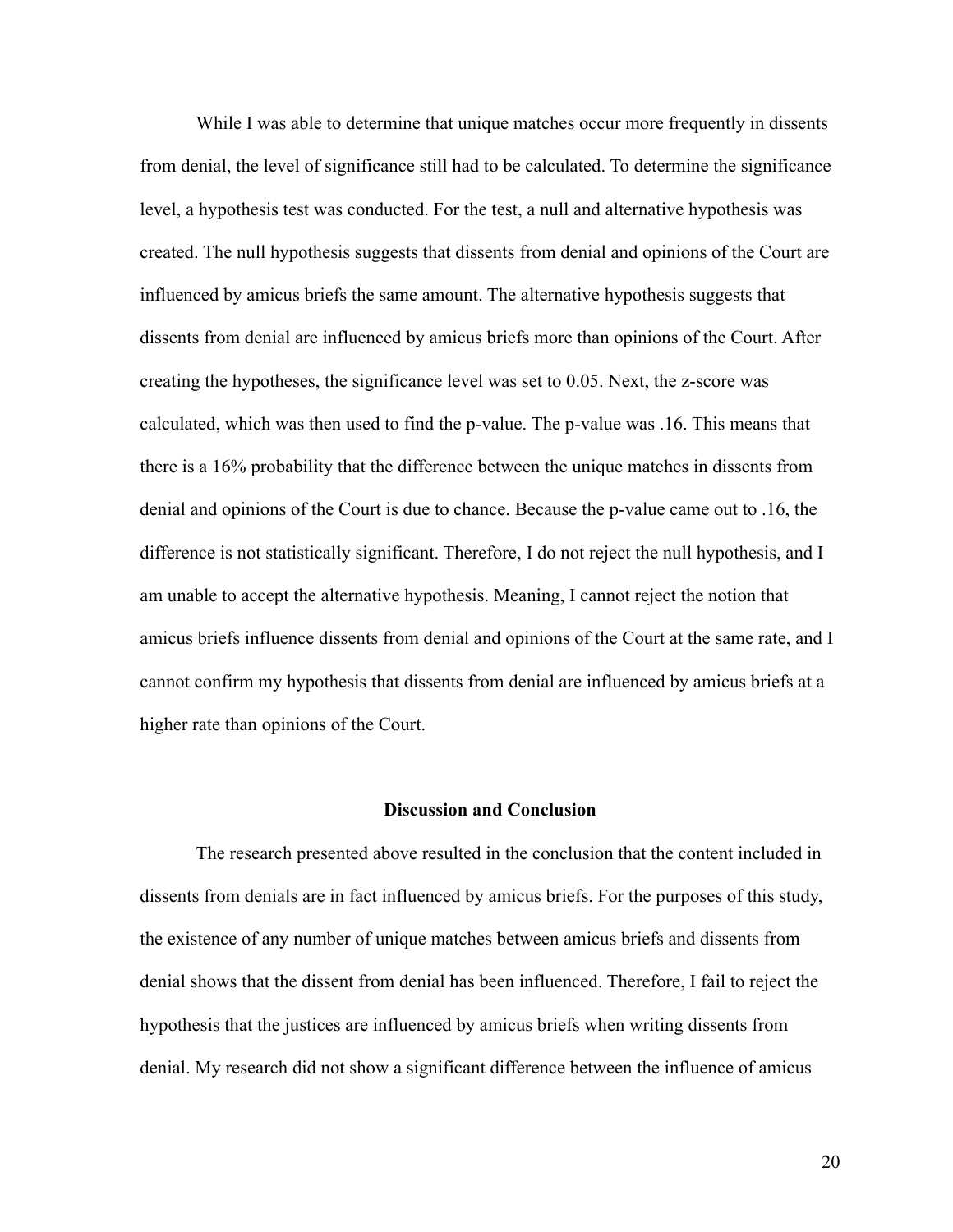curiae briefs on dissents from denial versus opinions of the Court. While the difference was not statistically significant, a difference was observed. Dissents from denials were reported to have a unique match every 33 words, while opinions of the Court were reported to have a unique match every 37 words. This means that dissents from denial had, on average, more unique matches per document, even while taking total word count into consideration. However, after the hypothesis test was conducted, the difference was proven to be far from statistically significant, and largely due to chance. Based on the results, I am unable to accept the hypothesis that dissents from denial are influenced by amicus briefs more than opinions of the Court.

While reflecting on the collection of data and the following analysis of it, limitations within my research were realized. One such limitation was the way in which I compared the amicus briefs and dissents from denial or opinions of the Court to each other. While Similarly Texter, the website utilized, was able to provide the similarity reports I was looking for, the information provided within them was very basic. The similarity reports only provided me with the word count, the number of unique matches, and a coded key that helped me locate the similarities between the two texts entered into the system. This was not enough information for me to dive deeper into the similarities within the documents to ensure that they were not just commonly used phrases or strings of words that were similar. I also had difficulty with the lack of options provided to me before I ran the similarity report. It only gave me the option to ignore letter case, numbers, and punctuation as well as set the minimum match length. Because I was not able to set the similarity reports to ignore nonwords, meaning those that contain numbers and letters, the language leading up to and including case numbers were often considered unique matches. This resulted in a higher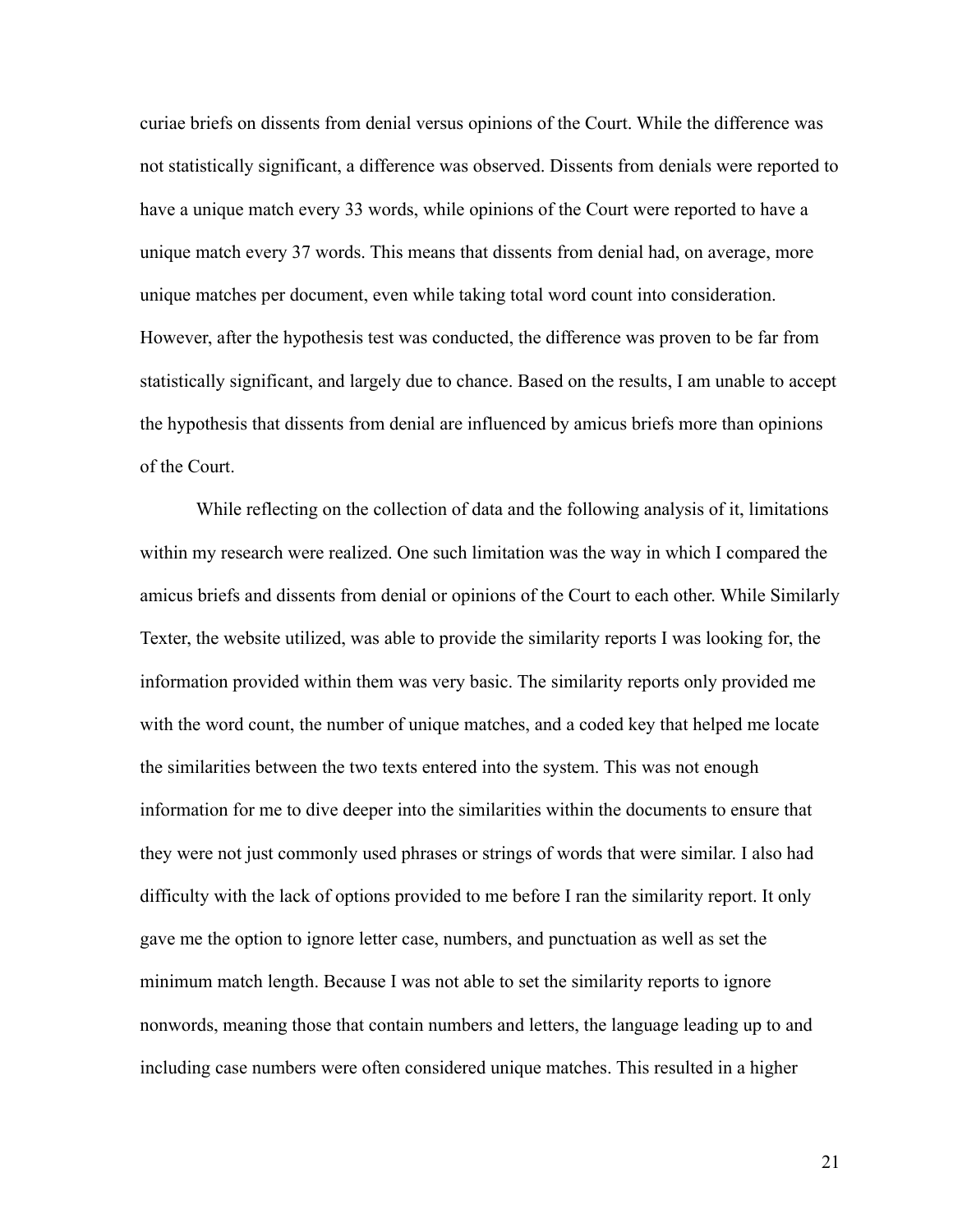number of matches than expected for some cases, as justices may use the same court cases, but not always for similar reasons.

I was also unable to get the similarity reports to include how many words in the documents were unique matches. Rather, it just gave me the number of unique matches, each of which ranged in word length, making it hard to discover the percentage of dissents from denials or opinions of the Court are influenced by amicus briefs. This made my analysis more difficult as I had to find a way to get the two types of opinions on the same level in terms of word count and then figure out how often unique matches actually appeared in both dissents from denial and opinions of the Court.

Future researchers should look to gather a larger sample size to help determine if the influential differences between dissents from denial and opinions of the Court are larger when more cases are taken into consideration, or if they are even less significant, leading to a confident rejection of my hypothesis. I also hope that future researches will utilize a plagiarism detection software that enables them to customize their similarity reports a bit more than Similarity Texter allowed me to. Increasing the customization of settings would help future researchers to determine if the matches it is producing are simply justices citing the same case as the authors of an amicus brief, or if they are actual matches due to influential factors. Further, future researchers should also look to set the minimum match length to six rather than three, which is what I set it to. Setting the minimum match length to a higher number will allow the similarity reports to be more accurate in the matches they are providing as well as follow the guidance of those who have conducted successful studies in this area, such as Pamela Corley and Paul Collins Jr.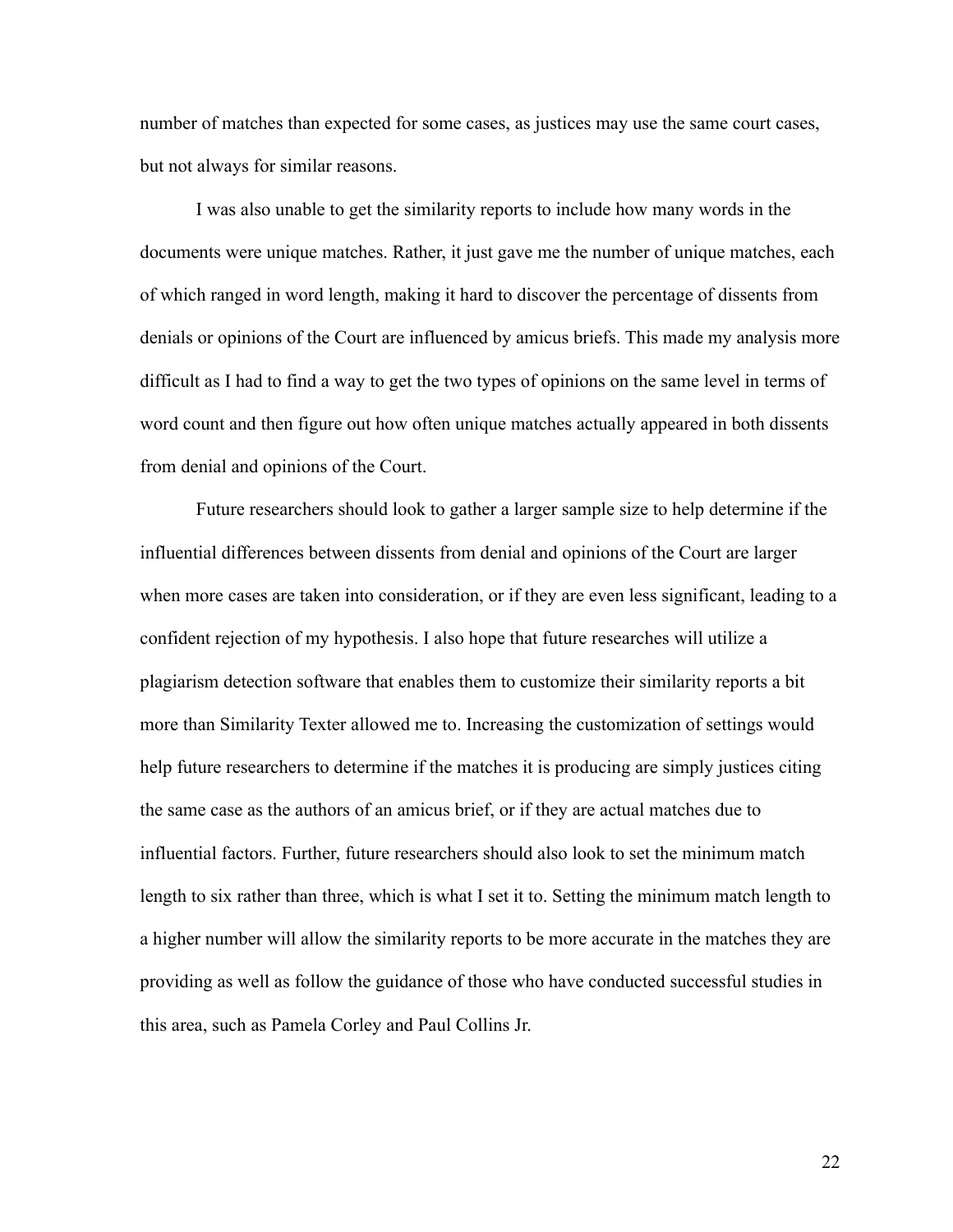The months dedicated to this research allowed me to look further into dissents from denial and their influences. While the results that I expected were not proven to be true, I was still able to take away a lot from the results that were achieved. My research was able to provide valuable insight on the influence of amicus briefs on the opinions of the Court and dissents from denial, but there is still plenty more to uncover in the future. I am hopeful that my research will be a part of future studies continuing to dive deeper into what the justices are influenced by when writing dissents from denial.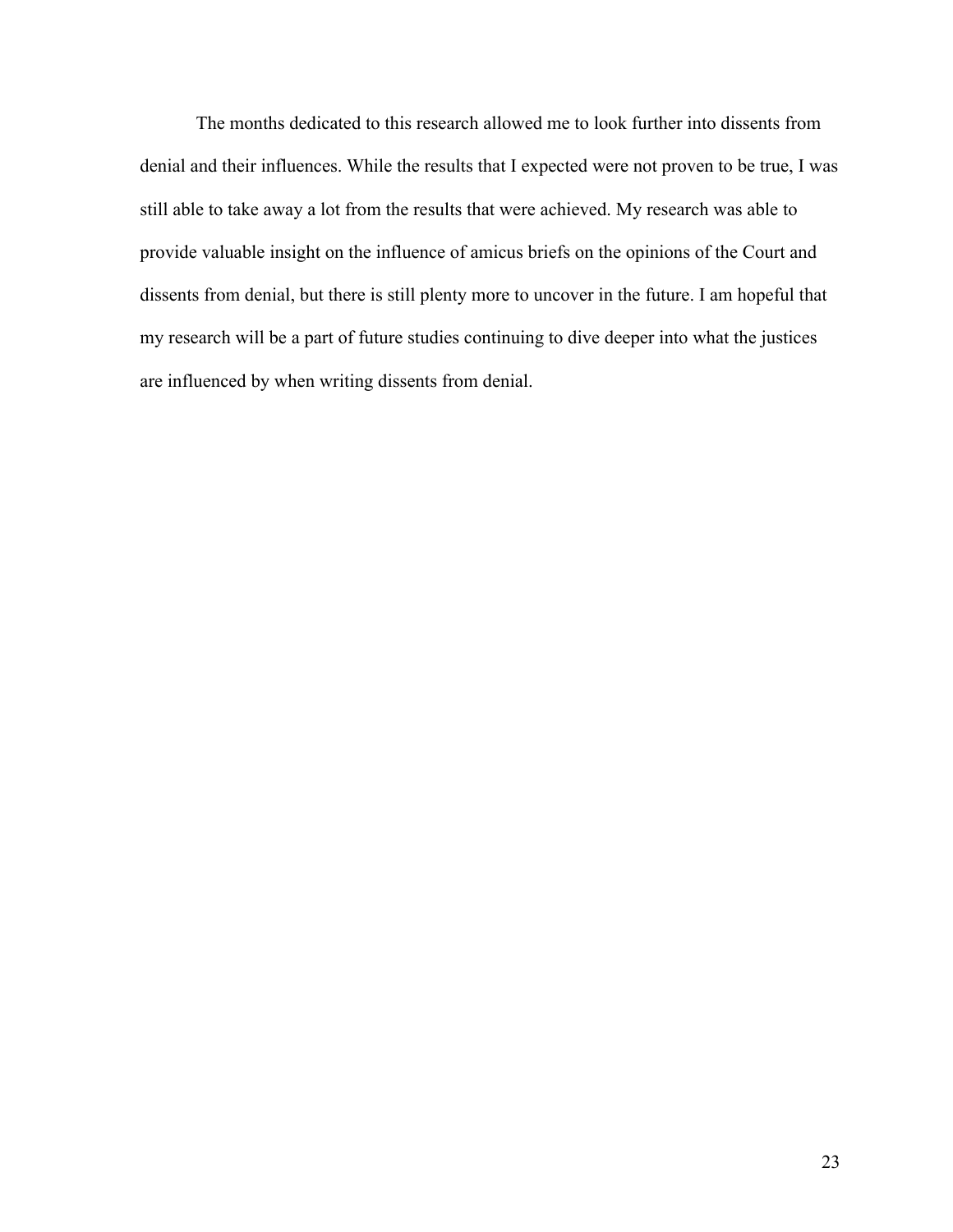## **References**

- Carrubba, Cliff, Barry Friedman, Andrew D. Martin, and Georg Vanberg. 2012. "Who Controls the Content of Supreme Court Opinions?" *American Journal of Political Science* 56(2): 400-412. DOI: 10.1111/j.1540-5907.2011.00557.x.
- Collins Jr., Paul M., Pamela C. Corley, and Jesse Hamner. 2015. "The Influence of Amicus Curiae Briefs on U.S. Supreme Court Opinion Content." *Law and Society Association* 49(4): 917-944. https://doi.org/10.1111/lasr.12166.
- Corley, Pamela C., Paul M. Collins Jr., and Bryan Calvin. 2011. "Lower Court Influence on U.S. Supreme Court Opinion Content." *The Journal of Politics* 73(1): 31-44. DOI:10.1017/S0022381610000848.
- Epstein, Lee, William M. Landes, and Richard A. Posner. 2011. "Why (and When) Judges Dissent: A Theoretical and Empirical Analysis." *Journal of Legal Analysis* 3(1): 101-137. DOI: 10.2139/ssrn.1542834.
- Kearney, Joseph D. and Thomas W. Merrill. 2000. "The Influence of Amicus Curiae Briefs on the Supreme Court." *The University of Pennsylvania Law Review* 148(3): 743-855. https://doi.org/10.2307/3312826.
- Legal Information Institute. n.d. "Dissent." Accessed March 30, 2021. https://www.law.cornell.edu/wex/dissent.
- Linzer, Peter. 1979. "The Meaning of Certiorari Denials." *Columbia Law Review* 79(7): 1227-1305. https://doi.org/10.2307/1121841.